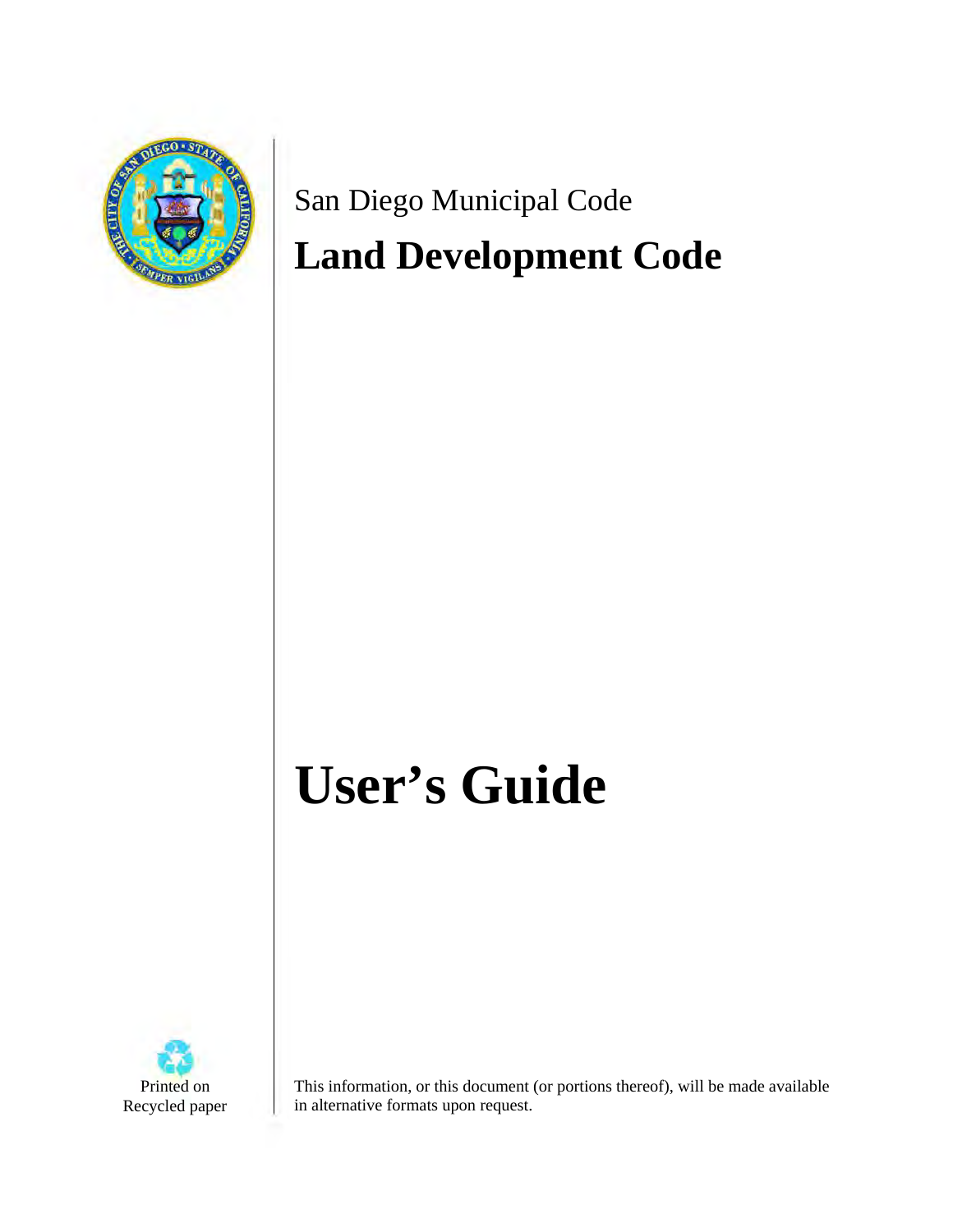## *Table of Contents*

| How to Find the Reulations Governing the Size and Scale of Development 10 |
|---------------------------------------------------------------------------|
| How to Find Other Development Regulations that Apply to Your Property  12 |
|                                                                           |
|                                                                           |
|                                                                           |
|                                                                           |
|                                                                           |
|                                                                           |
|                                                                           |
|                                                                           |
|                                                                           |
|                                                                           |
|                                                                           |
|                                                                           |
| $-i-$                                                                     |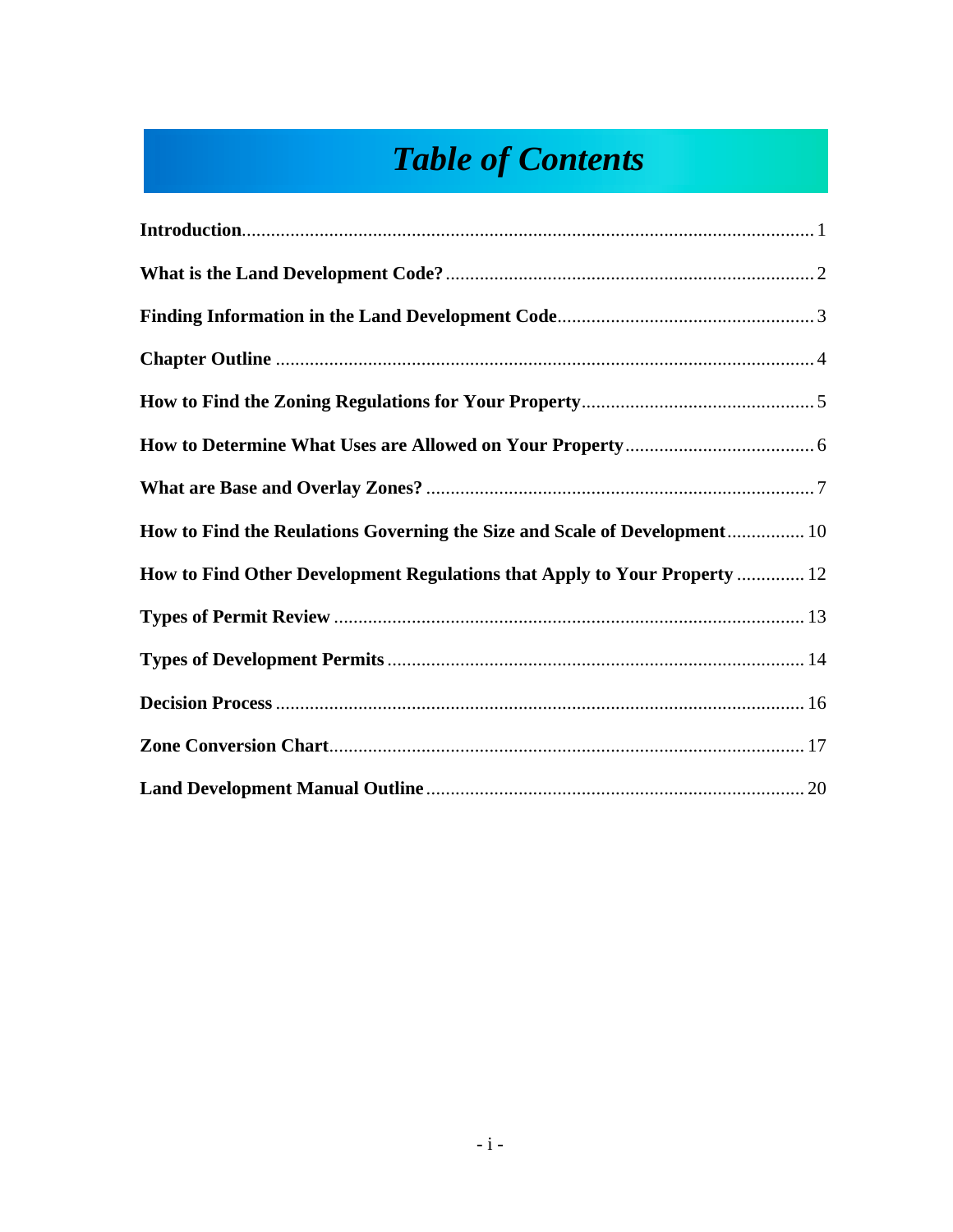THIS PAGE INTENTIONALLY LEFT BLANK.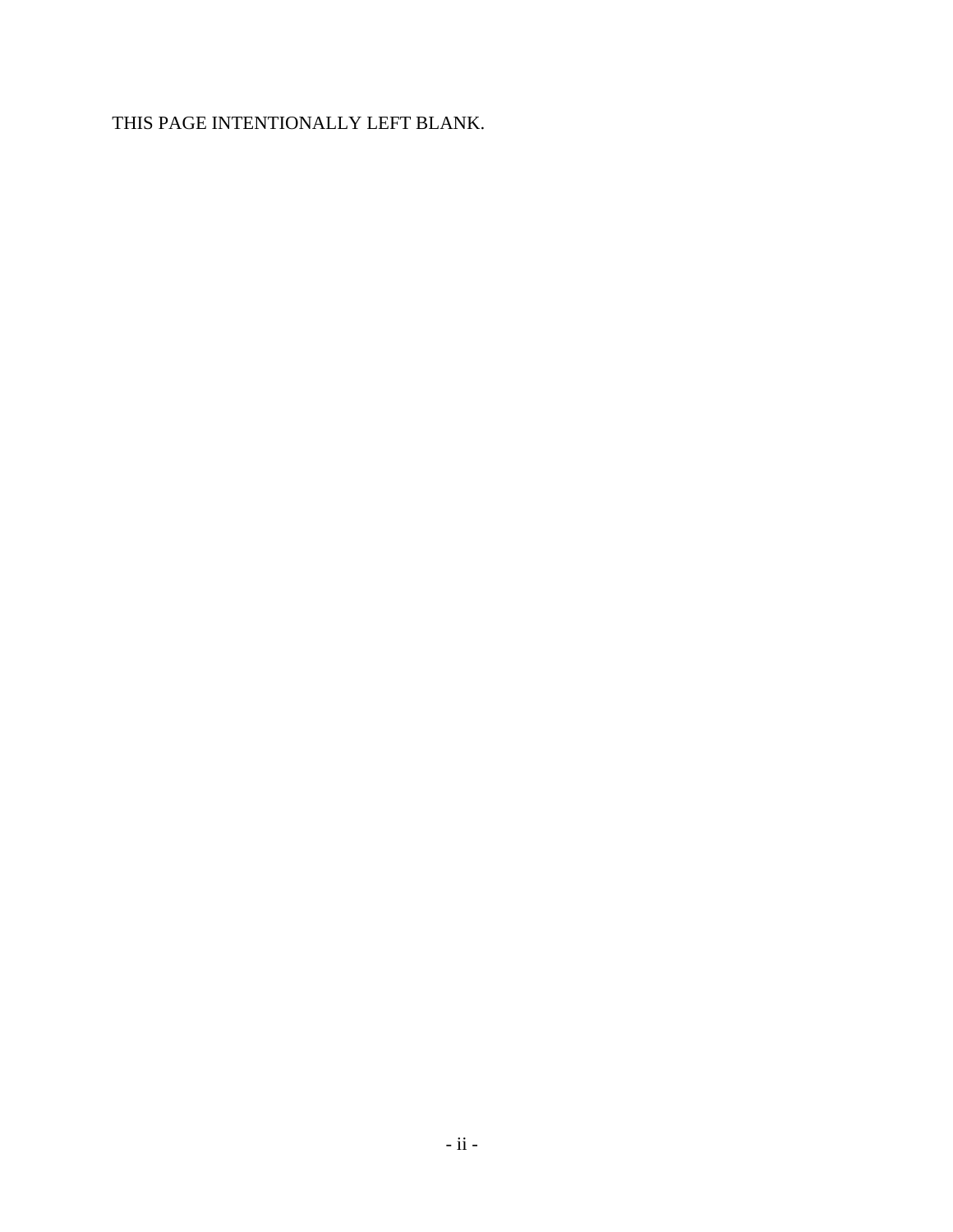#### **INTRODUCTION**

This User's Guide has been written to assist property owners and those in the building industry who are applying for permits to use or develop land in the City of San Diego. The purpose of the User's Guide is to explain how to find information in the Land Development Code.

The User's Guide contains examples from the Land Development Code regulations for illustration purposes only.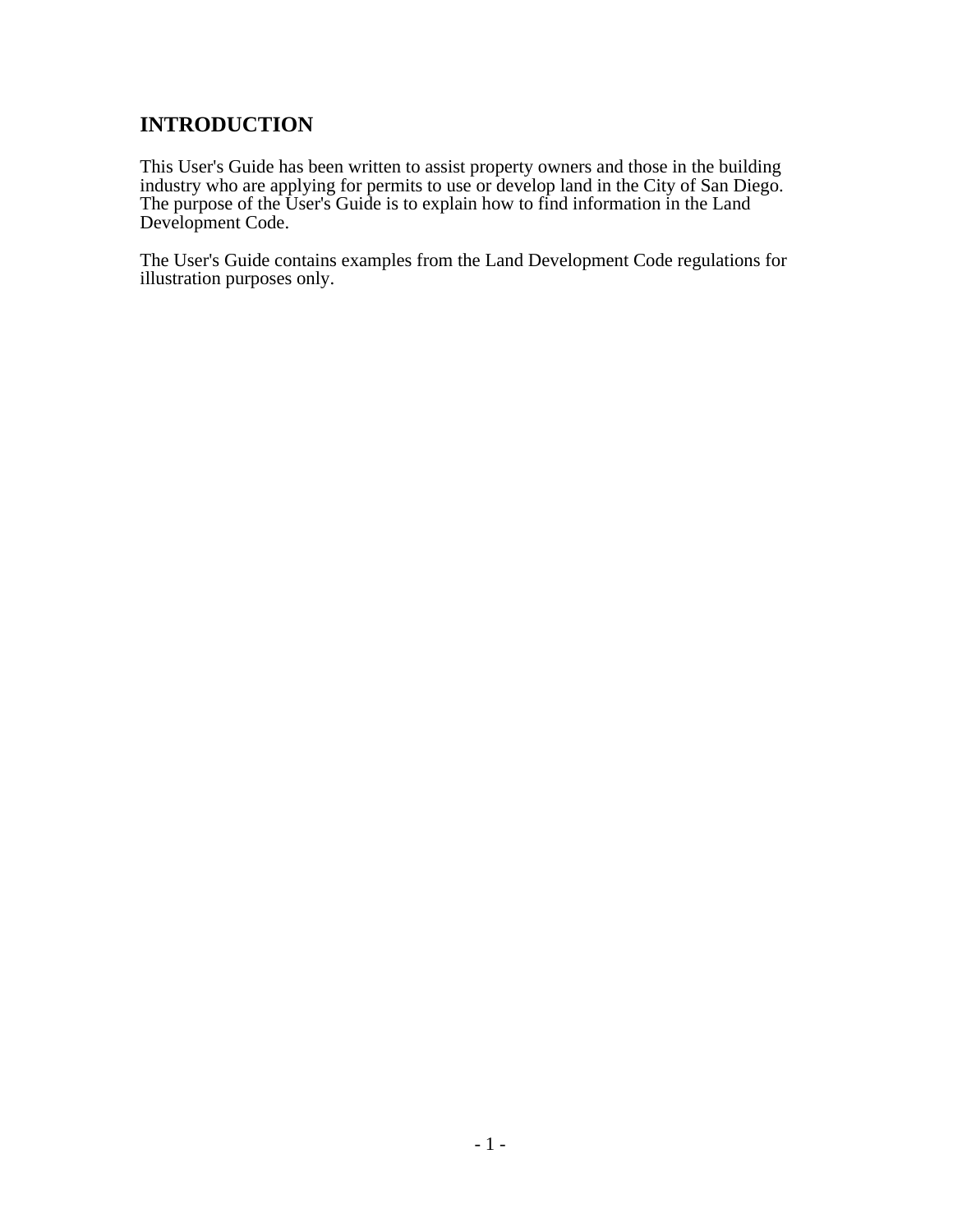#### **WHAT IS THE LAND DEVELOPMENT CODE?**

Chapters 11-14 of the Municipal Code are referred to as the Land Development Code. These chapters contain the City's planning, zoning, subdivision, and building regulations, with the exception of the planned district ordinance regulations, as discussed below. The Land Development Code is one of the tools used to implement the Progress Guide and General Plan and the community plans, which establish the pattern and intensity of land use throughout the City.

#### **HOW ARE PLANNED DISTRICT ORDINANCES AFFECTED BY THE LAND DEVELOPMENT CODE?**

Planned district ordinances are special zoning regulations that have been adopted by the City Council for certain geographic areas of the City. The planned districts have not been incorporated into the Land Development Code and remain in Chapter 10 of the Municipal Code. Although the planned districts remain in effect, where they rely on citywide zoning, subdivision, or building regulations, the new Chapter 11-14 regulations will apply and the planned districts have been amended to refer to the new chapters.

#### **WHY WAS THE LAND DEVELOPMENT CODE ADOPTED?**

The preparation of the Land Development Code was initiated as part of the City's effort to simplify the development process. Before adoption of the Land Development Code on September 28, 1999, planning, zoning, subdivision, and building regulations were scattered throughout several chapters of the Municipal Code. Additional requirements were contained in Council Policies, technical manuals, and development guidelines. Finding all of the requirements that applied to a proposed development had become increasingly difficult as the City's land development process grew more complex over the last several years. In many cases, the regulations had also become too complicated and the review process, too unpredictable.

The Land Development Code consolidates all development regulations into a sequence of four chapters of the Municipal Code. Technical manuals, standards, and guidelines are being consolidated into a Land Development Manual that is referenced by the code where applicable (see page 20). Use and development regulations have been simplified, where appropriate, and organized into tables. The review process has been streamlined by reducing the number of different types of permits from over 80 to 14, 7 of which are discretionary permits, and by establishing a uniform decision process.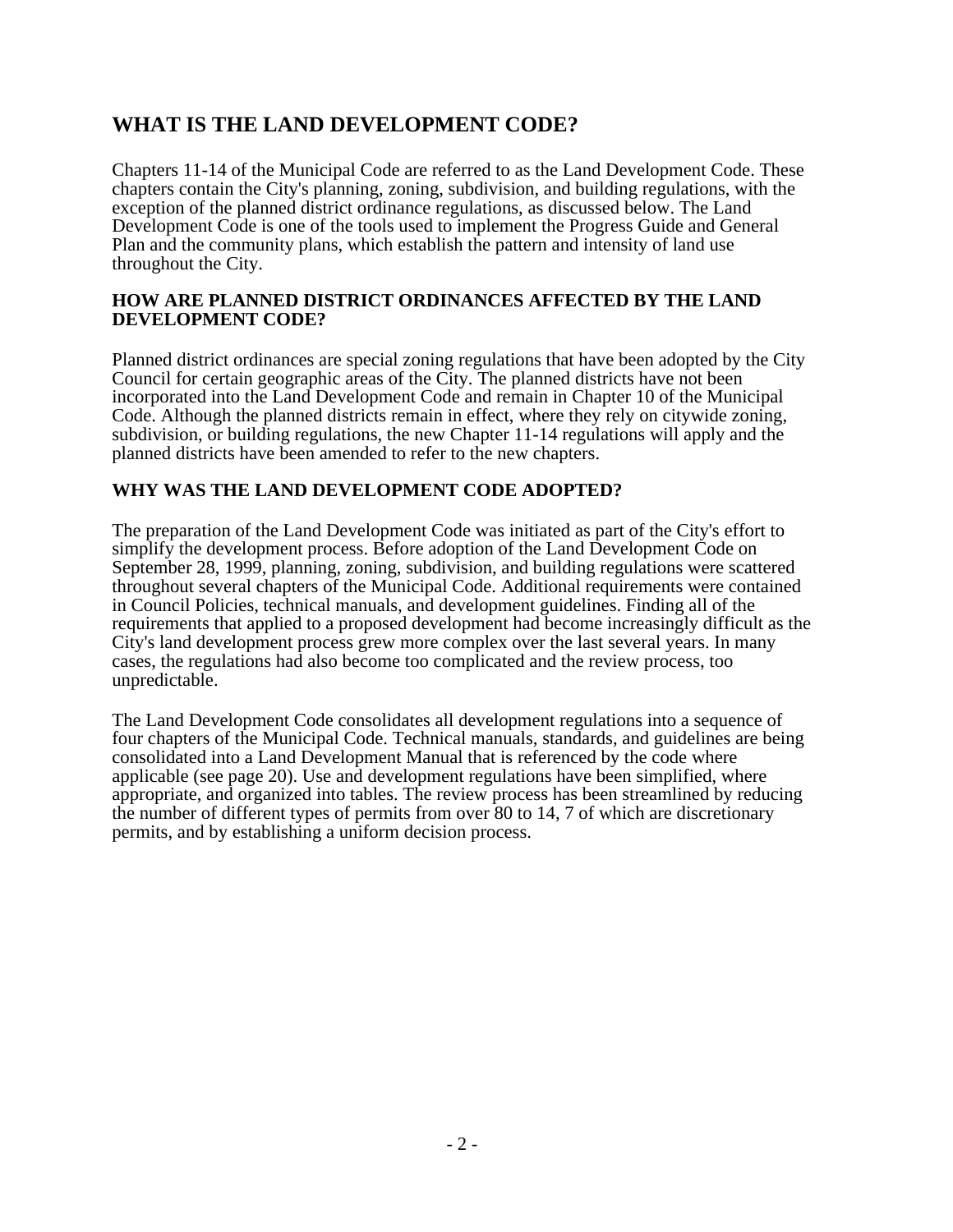#### **FINDING INFORMATION IN THE LAND DEVELOPMENT CODE**

Several tools have been incorporated into the Land Development Code to make the regulations easier to find and understand.

•The Land Development Code, like other parts of the Municipal Code, is organized by chapters, articles, divisions, and sections. All regulations in the Land Development Code are identified by a 7-digit number, which is referred to as the "section number." By reading the section number from left to right, you can tell in which chapter, article, and division the section is located.

#### **EXAMPLE**



- •Chapters have been organized by topic, with Chapters 11 and 12 providing the procedures for review and approval of applications for development, and Chapters 13 and 14 providing the regulations that govern the use, design, and construction of buildings. A more detailed outline of the chapters is provided below.
- •Each chapter contains a table of contents that identifies all articles, divisions, and sections in the chapter so that the user can find information more quickly.
- •Each chapter, article, division, and section has been titled to reflect the content of the regulations.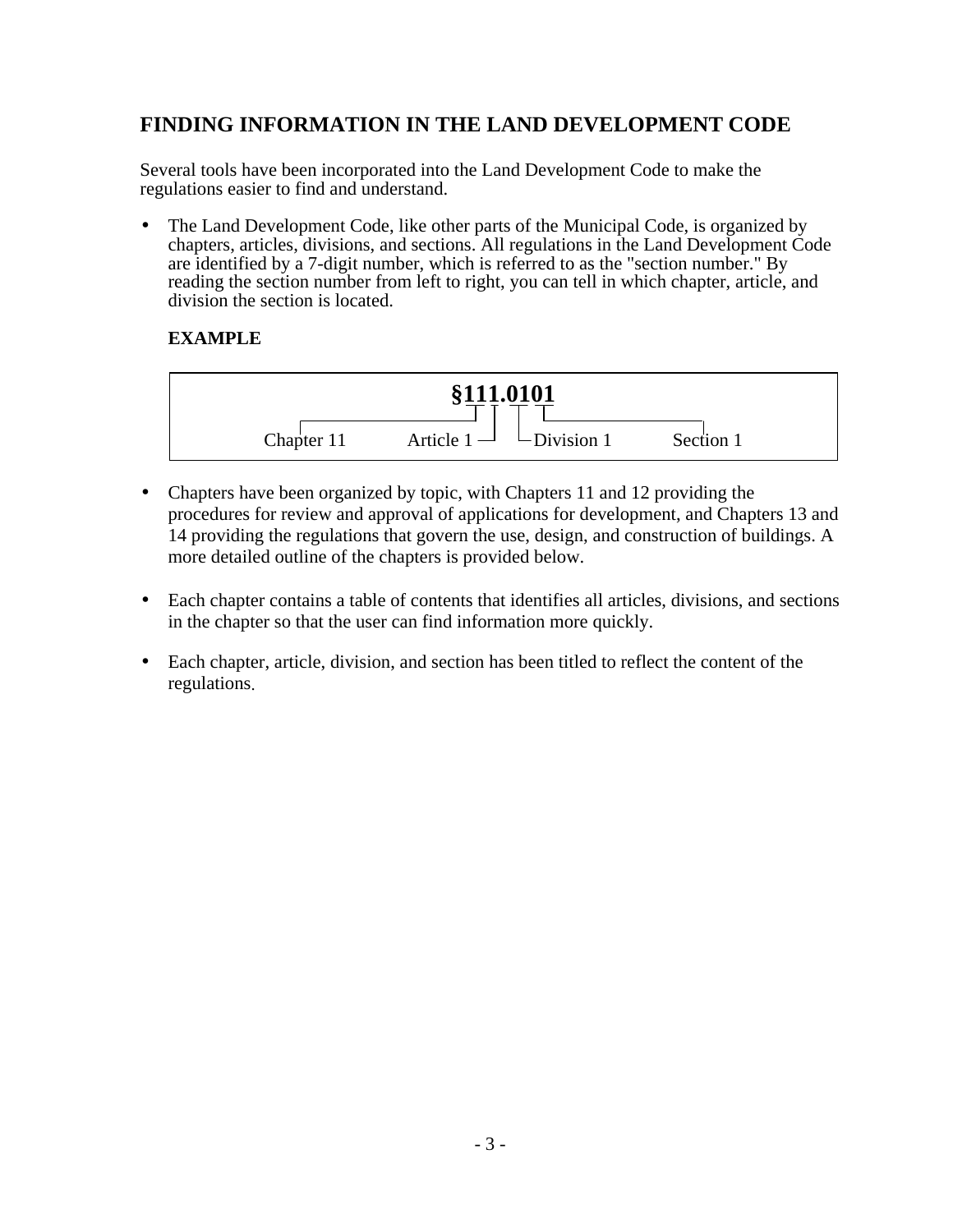|           | <b>CHAPTER OUTLINE</b>                                               |           |                                                 |
|-----------|----------------------------------------------------------------------|-----------|-------------------------------------------------|
|           | <b>Chapter 11</b><br><b>LAND DEVELOPMENT</b><br><b>PROCEDURES</b>    |           | <b>Chapter 13</b><br><b>ZONES</b>               |
| Article 1 | General Rules and Authority                                          | Article 1 | <b>Base Zones</b>                               |
| Article 2 | Required Steps in Processing                                         | Article 2 | <b>Overlay Zones</b>                            |
| Article 3 | <b>Land Development Terms</b>                                        |           |                                                 |
|           |                                                                      |           |                                                 |
|           | <b>Chapter 12</b><br><b>LAND DEVELOPMENT</b><br><b>REVIEWS</b>       |           | <b>Chapter 14</b><br><b>GENERAL REGULATIONS</b> |
| Article 1 | General Information on<br><b>Required Reviews and</b><br>Enforcement | Article 1 | <b>Separately Regulated Use</b><br>Regulations  |
| Article 2 | <b>Land Use Plans</b>                                                | Article 2 | <b>General Development</b><br>Regulations       |
| Article 3 | Zoning                                                               | Article 3 | <b>Supplemental Development</b><br>Regulations  |
| Article 4 | Agreements                                                           |           |                                                 |
| Article 5 | <b>Subdivision Procedures</b>                                        | Article 4 | <b>Subdivision Regulations</b>                  |
| Article 6 | <b>Development Permits</b>                                           | Article 5 | <b>Building Regulations</b>                     |
|           |                                                                      | Article 6 | <b>Electrical Regulations</b>                   |
| Article 7 | <b>Previously Conforming</b><br>Premises and Uses                    | Article 7 | Plumbing and Mechanical<br>Regulations          |
| Article 8 | Plumbing & Mechanical                                                |           |                                                 |

 •Pages in the Land Development Code are numbered differently than other parts of the Municipal Code. At the bottom of each page is a box that provides the chapter, article, and division number, as well as the page number. Pages are numbered by division.

#### **EXAMPLE**

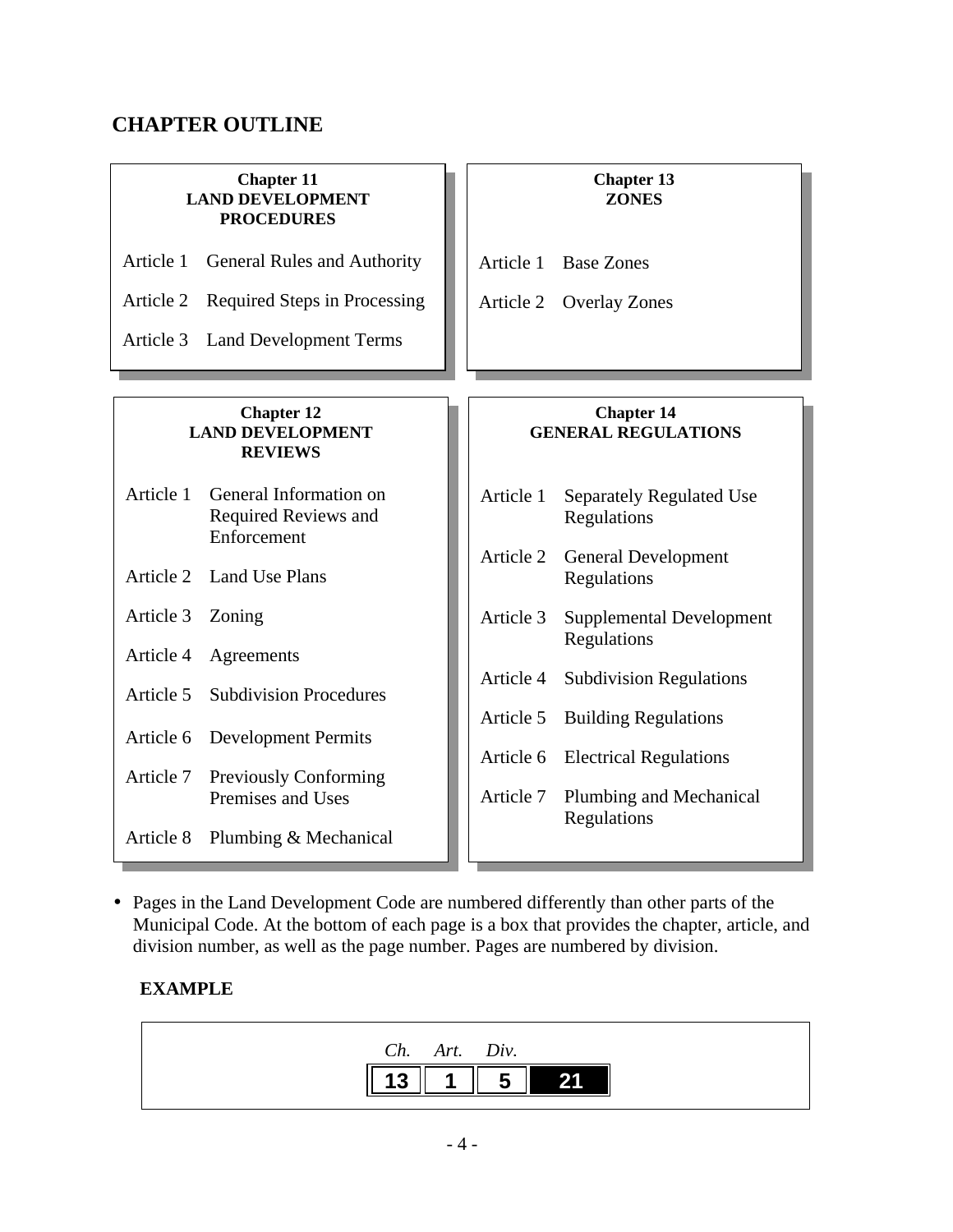### **HOW TO FIND THE ZONING REGULATIONS FOR YOUR PROPERTY**

The first step in determining the zoning regulations that apply to your property is to find your site on the Official Zoning Maps. These maps show the base zones and overlay zones for all private property in the city *(see discussion on page 7 for a description of base zones and overlay zones).* The Official Zoning Maps are available for viewing or purchase from the Development Services Division. Zone information may also be obtained by phone by calling 619-446-5000. You will need to provide the street address or the legal description of the property.

After you've determined in which base zone your property is located, refer to Chapter 13, Article 1 to find the permitted uses and the applicable development regulations as described in the sections below. If your property is also within an overlay zone, refer to Chapter 13, Article 2 to find the supplemental regulations.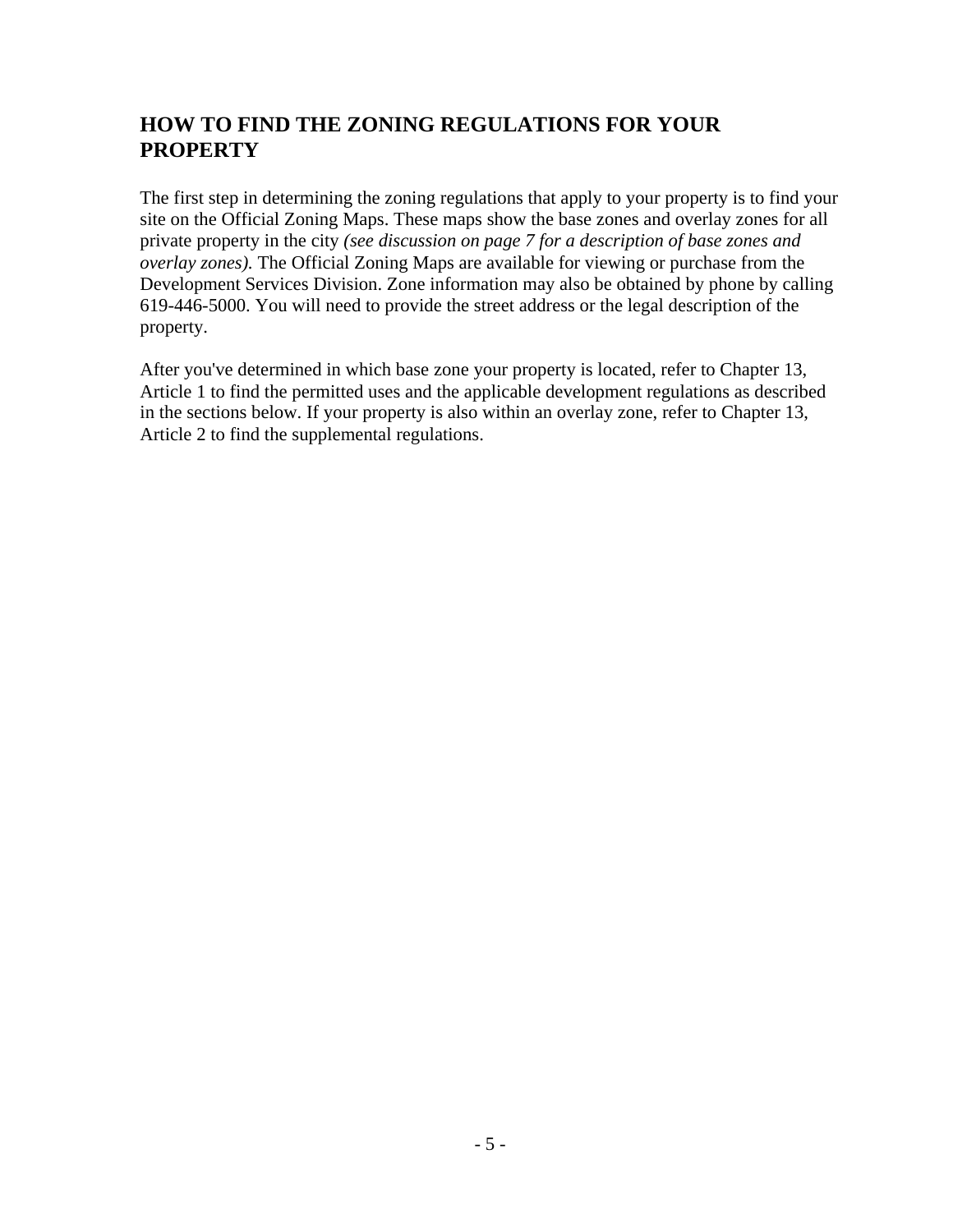#### **HOW TO DETERMINE WHAT USES ARE ALLOWED ON YOUR PROPERTY**

Look in Chapter 13, Article 1, Divisions I-6 to find the uses permitted in each base zone.<br> **Chapter 13**<br> **CONES** Divisions 2-6 contain a use regulations table that lists the permitted uses for each zone, those that are allowed with specified limitations, and those that require a use permit.

The tables do not list every use that may be allowed in each zone; they identify use categories and subcategories, which are groups of uses that have similar physical or operating characteristics. In the example of the use regulations table on page 8, the table shows the use categories of

| Article 1<br>Division 1 | <b>Base Zones</b><br><b>General Rules for Base</b><br>Zones |
|-------------------------|-------------------------------------------------------------|
| Division 2              | <b>Open Space Base Zones</b>                                |
| Division 3              | <b>Agricultural Base Zones</b>                              |
| Division 4              | <b>Residential Base Zones</b>                               |
| Division 5              | <b>Commercial Base Zones</b>                                |
| Division 6              | <b>Industrial Base Zones</b>                                |

"Vehicle & Vehicular Equipment Sales & Service", "Wholesale, Distribution, Storage", and "Industrial". Subcategories are listed for each of these categories. Descriptions of the use categories and subcategories are provided in Chapter 13, Article 1, Division 1. If you are unsure what use category or subcategory a particular use would be in, review the descriptions in Division 1.

Some uses that are allowed in certain base zones may be accessory uses in other zones. The regulations for accessory uses are in Chapter 13, Article 1, in the section titled "Additional Use Regulations" for the base zone.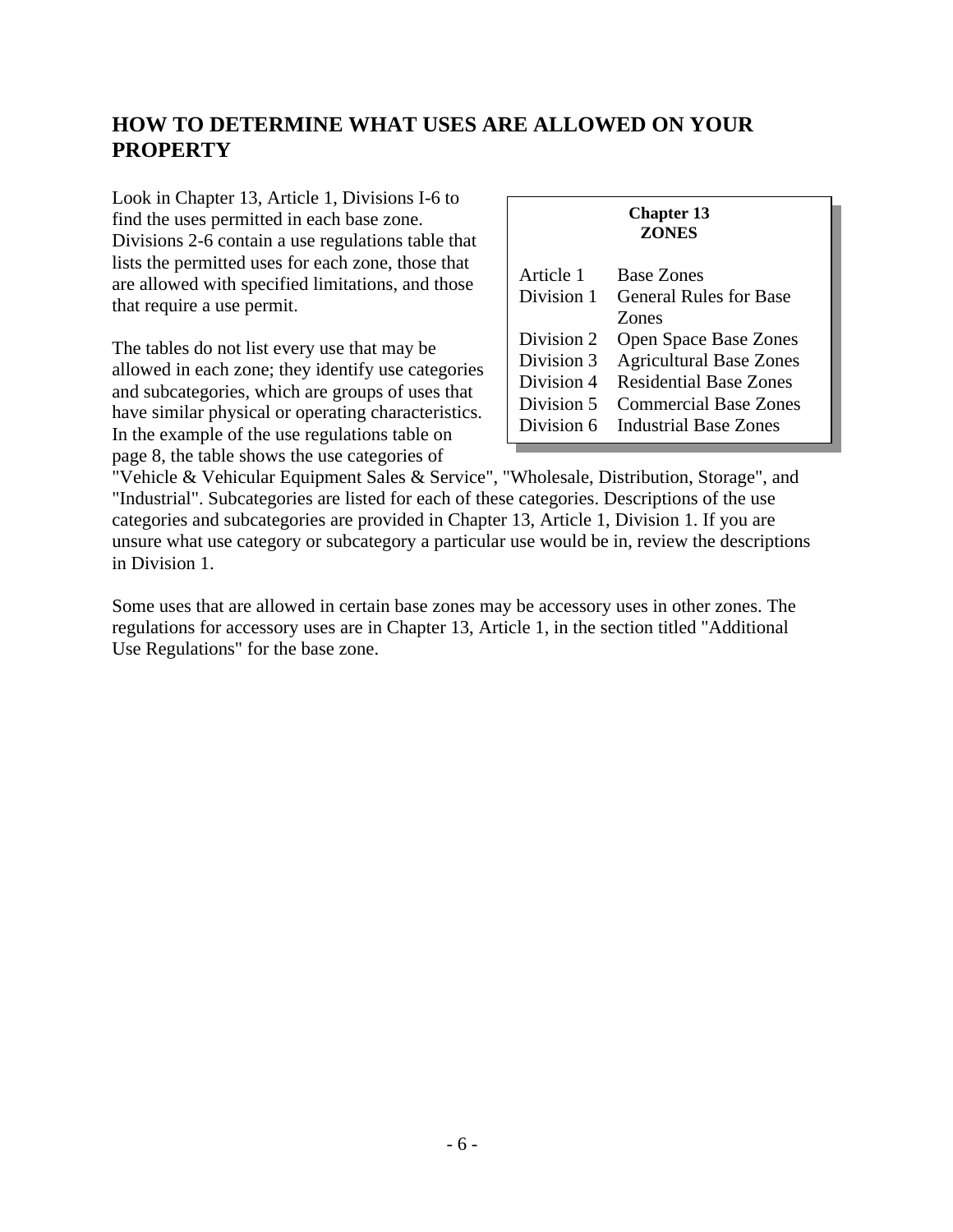#### **WHAT ARE BASE ZONES?**

All private property in the city is in a base zone. Base zone designations identify the uses allowed on a property and the development regulations that apply to the property. The base zone is composed of four designators:

- The 1st designator is a letter that identifies one of five basic zone types--agriculture  $(A)$ , open space (O), residential (R), commercial (C), or industrial (I).
- •The 2nd designator is a letter that identifies a more specific category of agriculture, open space, residential, commercial, or industrial zone--for example, multiple-unit residential (RM) or neighborhood commercial (CN).
- •The 3rd designator is a number that identifies a package of uses that may be permitted (called a use package).
- •The 4th designator is a number that identifies a package of development regulations, such as maximum height or lot size (called a development regulations package).

#### **BASE ZONE EXAMPLE**



#### **WHAT ARE OVERLAY ZONES?**

Some property may also be in an overlay zone. Overlay zones are applied to specific geographic areas to modify the regulations of the base zone. Overlay zones address specific issues such as development of property surrounding an airport, special height limits, additional parking requirements, or design requirements to implement a community plan. Overlay zones are applied in conjunction with a base zone and are designated on the official zoning maps with the acronym formed by the title of the overlay zone shown after the base zone. For example, where the Community Plan Implementation Overlay Zone has been applied to a neighborhood commercial site, the zone would be shown as CN-1-2/CPIOZ.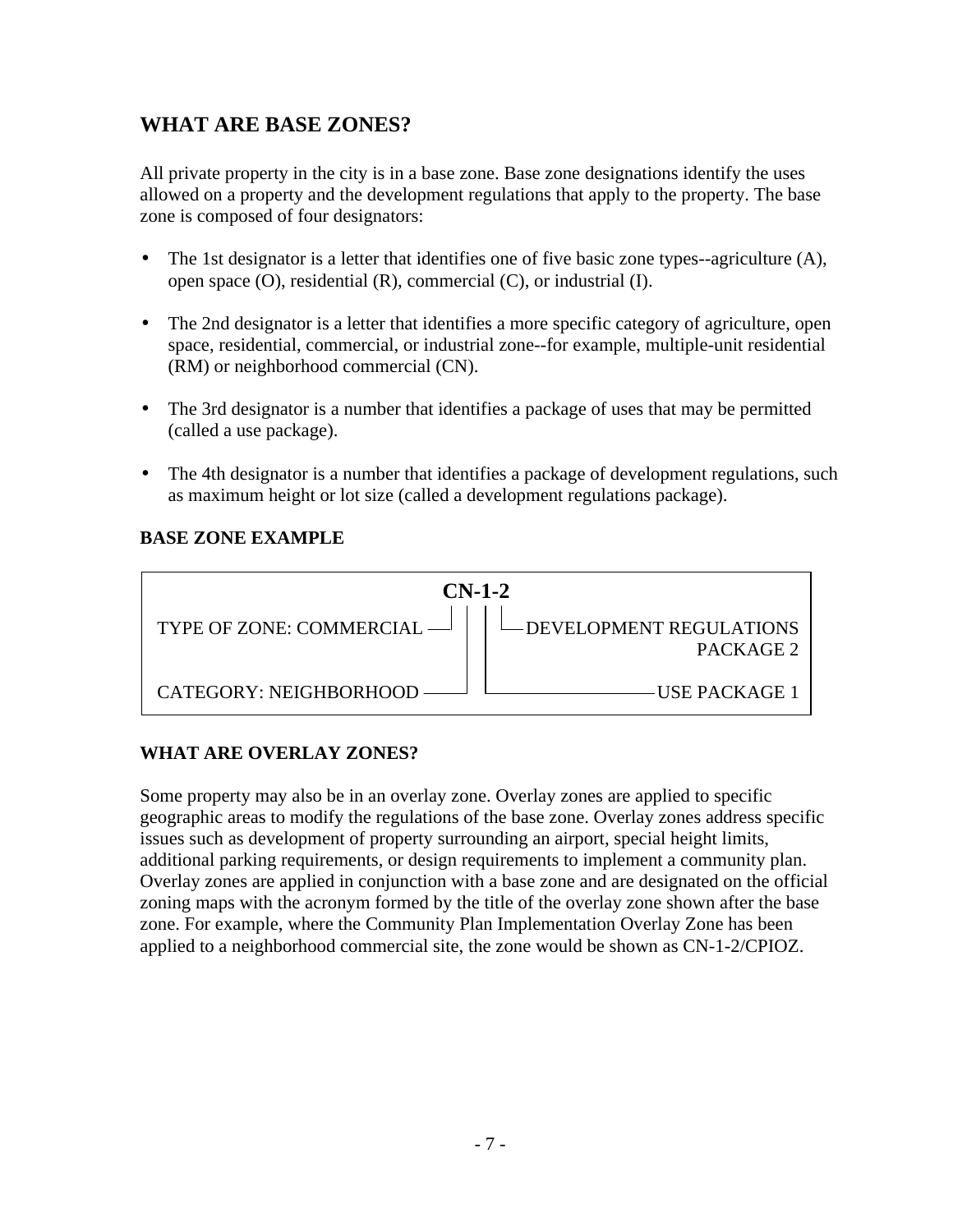| <b>Use Categories/Subcategories</b>                                               | <b>Zone Designator</b>          |   |              |   |              |                    | <b>Zones</b>                 |                              |              |
|-----------------------------------------------------------------------------------|---------------------------------|---|--------------|---|--------------|--------------------|------------------------------|------------------------------|--------------|
| [See Section 131.0112 for an                                                      | 1st & 2nd $\blacktriangleright$ |   | $CN^{(1)}$   |   |              | $CR-$              | CO-                          | $CV-$                        | $CP-$        |
| explanation and descriptions of the<br>Use Categories, Subcategories, and         | $3nd$ $\blacktriangleright$     |   | $1-$         |   | $1-$         | $2 -$              | 1-                           | $1-$                         | $1-$         |
| Separately Regulated Use]                                                         | 4th                             | 1 | $\mathbf{2}$ | 3 | $\mathbf{1}$ | $\mathbf{1}$       | $\mathbf{1}$<br>$\mathbf{2}$ | $\mathbf{1}$<br>$\mathbf{2}$ | $\mathbf{1}$ |
| Vehicle & Vehicular Equipment Sales & Service                                     |                                 |   |              |   |              |                    |                              |                              |              |
| Commercial Vehicle Repair & Maintenance                                           |                                 |   |              |   | $\mathbf{P}$ | P                  |                              |                              |              |
| Commercial Vehicle Sales & Rentals                                                |                                 |   |              |   | P            | P                  |                              |                              |              |
| Personal Vehicle Repair & Maintenance                                             |                                 |   |              |   | P            | P                  |                              |                              |              |
| Personal Vehicle Sales & Rentals                                                  |                                 |   |              |   | P            | P                  |                              |                              |              |
| Vehicle Equipment & Supplies Sales & Rentals                                      |                                 |   |              |   | P            | P                  |                              |                              |              |
| Separately Regulated Vehicle & Vehicular Equipment                                |                                 |   |              |   |              |                    |                              |                              |              |
| <b>Automobile Service Stations</b>                                                |                                 |   |              |   | $\mathbf C$  | $\mathbf C$        | $\mathbf C$                  | $\mathbf C$                  |              |
| Outdoor Storage & Display of New, Unregistered Motor<br>Vehicles as a Primary Use |                                 |   |              |   | $\mathbf C$  | $\mathbf C$        |                              |                              |              |
| <b>Wholesale, Distribution, Storage</b>                                           |                                 |   |              |   |              |                    |                              |                              |              |
| Equipment & Materials Storage Yards                                               |                                 |   |              |   |              | P                  |                              |                              |              |
| Moving & Storage Facilities                                                       |                                 |   |              |   |              | P                  |                              |                              |              |
| Warehouses                                                                        |                                 |   |              |   |              | $\mathbf{P}^{(8)}$ |                              |                              |              |
| <b>Wholesale Distribution</b>                                                     |                                 |   |              |   |              | ${\bf P}^{(8)}$    |                              |                              |              |
| Separately Regulated Wholesale, Distribution, and Storage Uses                    |                                 |   |              |   |              |                    |                              |                              |              |
| <b>Impound Storage Yards</b>                                                      |                                 |   |              |   |              | $\mathbf C$        |                              |                              |              |
| <b>Junk Yards</b>                                                                 |                                 |   |              |   |              |                    |                              |                              |              |
| Temporary Construction Storage Yards Located Off-site                             |                                 |   | L            |   | L            | L                  | L                            | L                            |              |

A portion of the use regulations table from the commercial zones is shown above. This example shows the CN-1-1, CN-1-2, CN-1-3, CR-1-1, CR-2-1, CO-l-l, CO-1-2, CV-1-1, CV-1-2 and CP-1-1 zones.

To find the uses allowed on your property, first find your zone category (the 1st and 2nd designators) and use package (the 3rd designator) in the column headings. (The 4th designator shows the development regulations packages that apply in each zone.) Next, look at the use categories and subcategories in the left-hand column to find the uses that are allowed in each zone. The tables indicate allowed uses in four ways:

"P" indicates that the use is permitted by right, which means that no additional review or action by the City is required for this use to occur, other than the processing of construction permits.

"L" indicates that the use is permitted with limitations. The limitations may consist of minimum development standards, restrictions on operations, or other supplemental regulations. These supplemental regulations are in Chapter 14, Article 1 (Separately Regulated Use Regulations).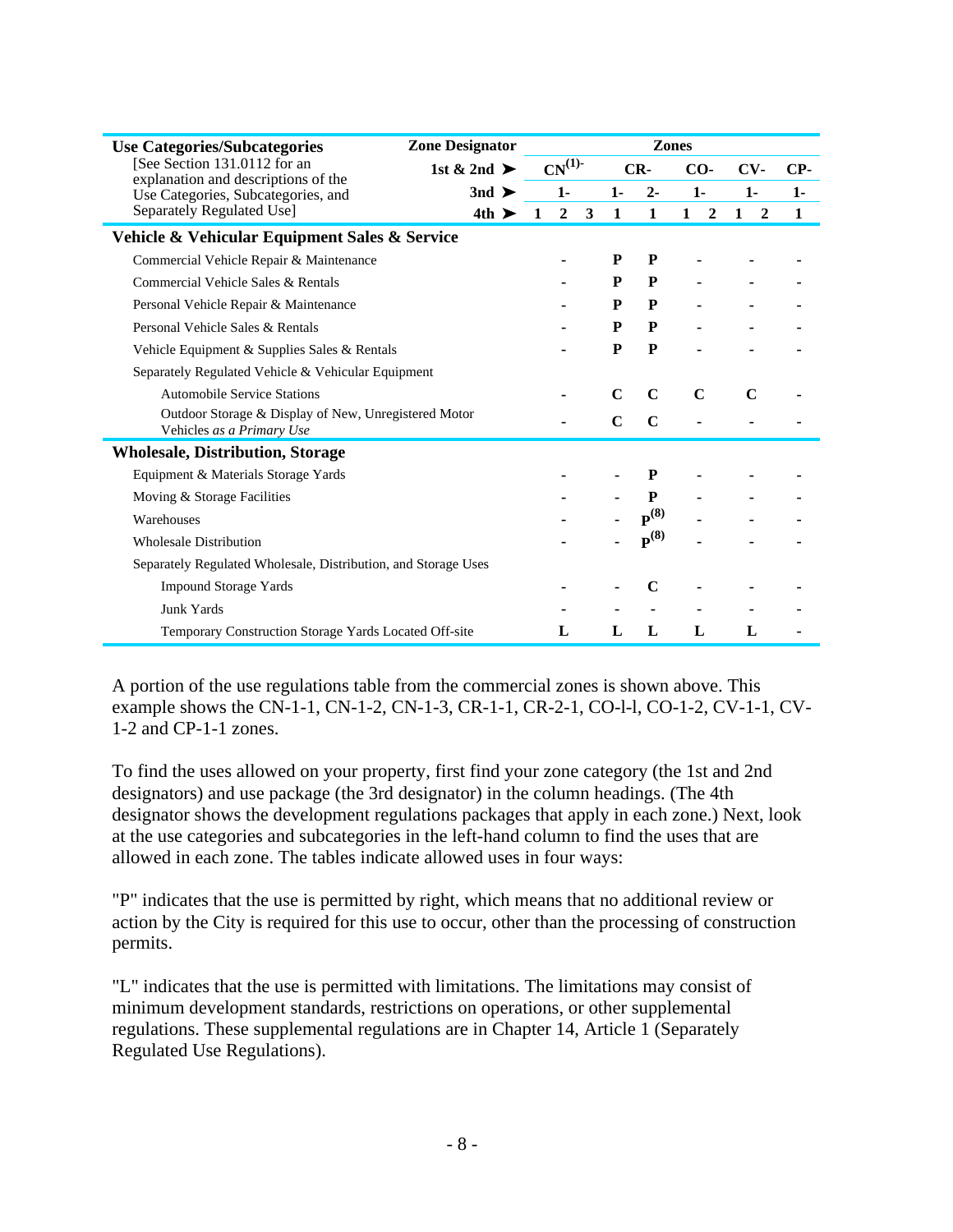"N" indicates that the use requires approval of a Neighborhood Use Permit (NUP). NUPs are required for those uses that have the potential for limited, identifiable impacts on surrounding development within the immediate area. Uses requiring an NUP may be permitted in accordance with Process Two. The procedure for obtaining an NUP is described in Chapter 12, Article 6, Divisions 1 and 2. The development regulations for NUPs are in Chapter 14, Article 1.

"C" indicates that the use requires approval of a Conditional Use Permit (CUP). CUPs are required for those uses that have the potential for significant impacts on surrounding development within a wide area. Uses requiring a CUP may be permitted in accordance with Process Three, Process Four, or Process Five. The procedure for obtaining a CUP is described in Chapter 12, Article 6, Divisions 1 and 3. The development regulations for CUPs are in Chapter 14, Article 1. The decision process for each use is also identified in Chapter 14, Article 1.

A use category or subcategory that is not permitted (not allowable) is shown as "**-**".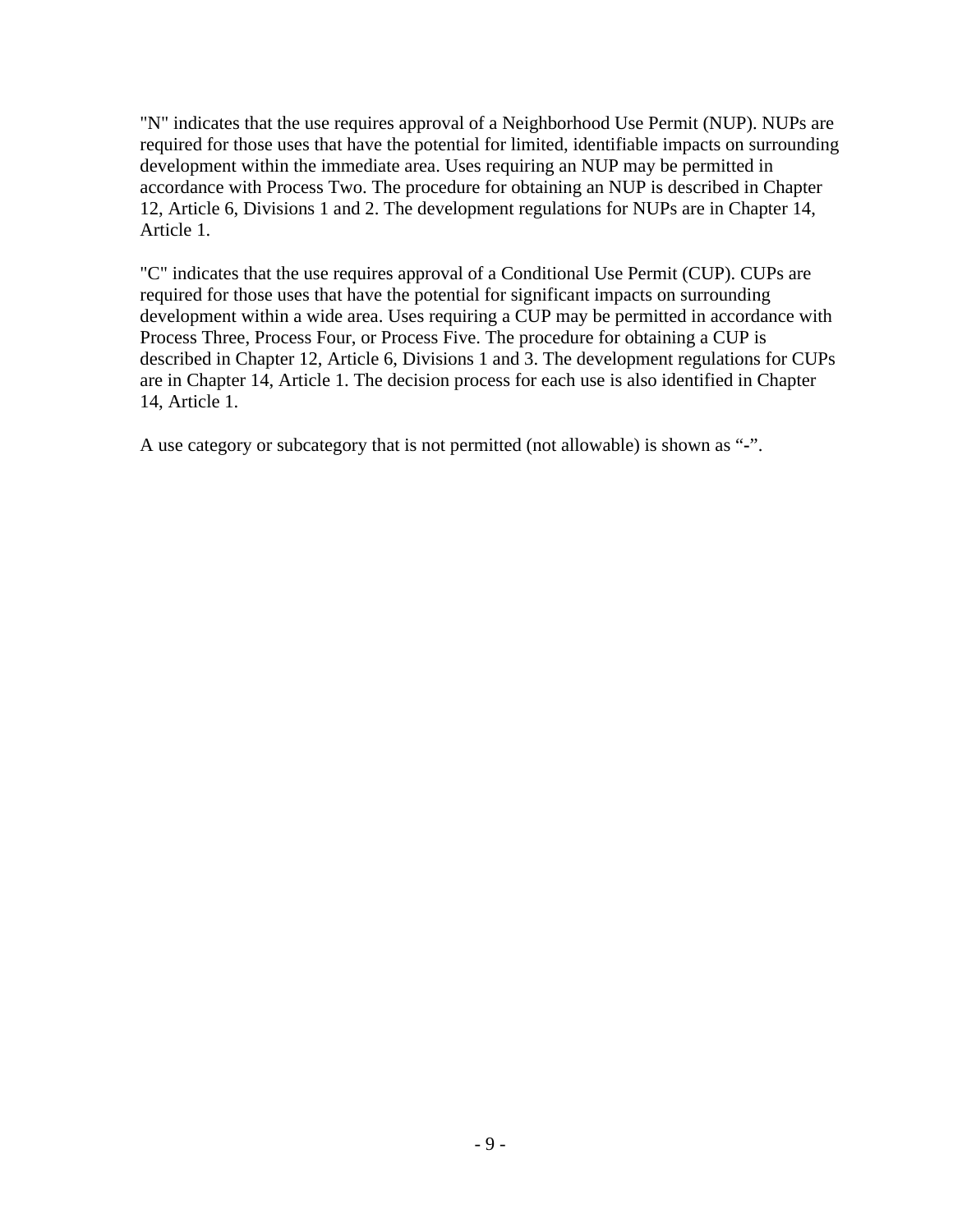#### **HOW TO FIND THE REGULATIONS GOVERNING THE SIZE AND SCALE OF DEVELOPMENT**

Look in Chapter 13, Article 1, Divisions 2-6 to find the basic development regulations that govern the size and scale of development such as permitted density, requirements for lot size, setbacks, and structure height. Each division contains a development regulations table that lists the basic development regulations for each base zone. The tables also refer to other sections in the Land Development Code that contain additional regulations that are applicable in the base zone.

### **Chapter 13 ZONES**

| Article 1  | <b>Base Zones</b>                |
|------------|----------------------------------|
| Division 1 | <b>General Rules for Base</b>    |
|            | Zones                            |
| Division 2 | <b>Open Space Base Zones</b>     |
| Division 3 | <b>Agricultural Base Zones</b>   |
| Division 4 | <b>Residential Base Zones</b>    |
| Division 5 | <b>Commercial Base Zones</b>     |
|            | Division 6 Industrial Base Zones |

The development regulations tables for each

type of zone are set up with a parallel structure to make finding the applicable regulations and comparing regulations among zones easier.

A section of the development regulations table from the commercial zones is shown below. This example shows the CR-1-1, CR-2-1, CO-l-1, CO-1-2, CV1-1, CV-1-2 and CP-1-1 zones.

To find the regulations for your property, first find your zone category (the 1st and 2nd designators) and development regulations package (the 4th designator) in the column headings. (The 3rd designator shows the use regulations packages that apply in each zone.) Next, look at the left-hand column to find the regulations for lot area, lot dimensions, setbacks, height, etc.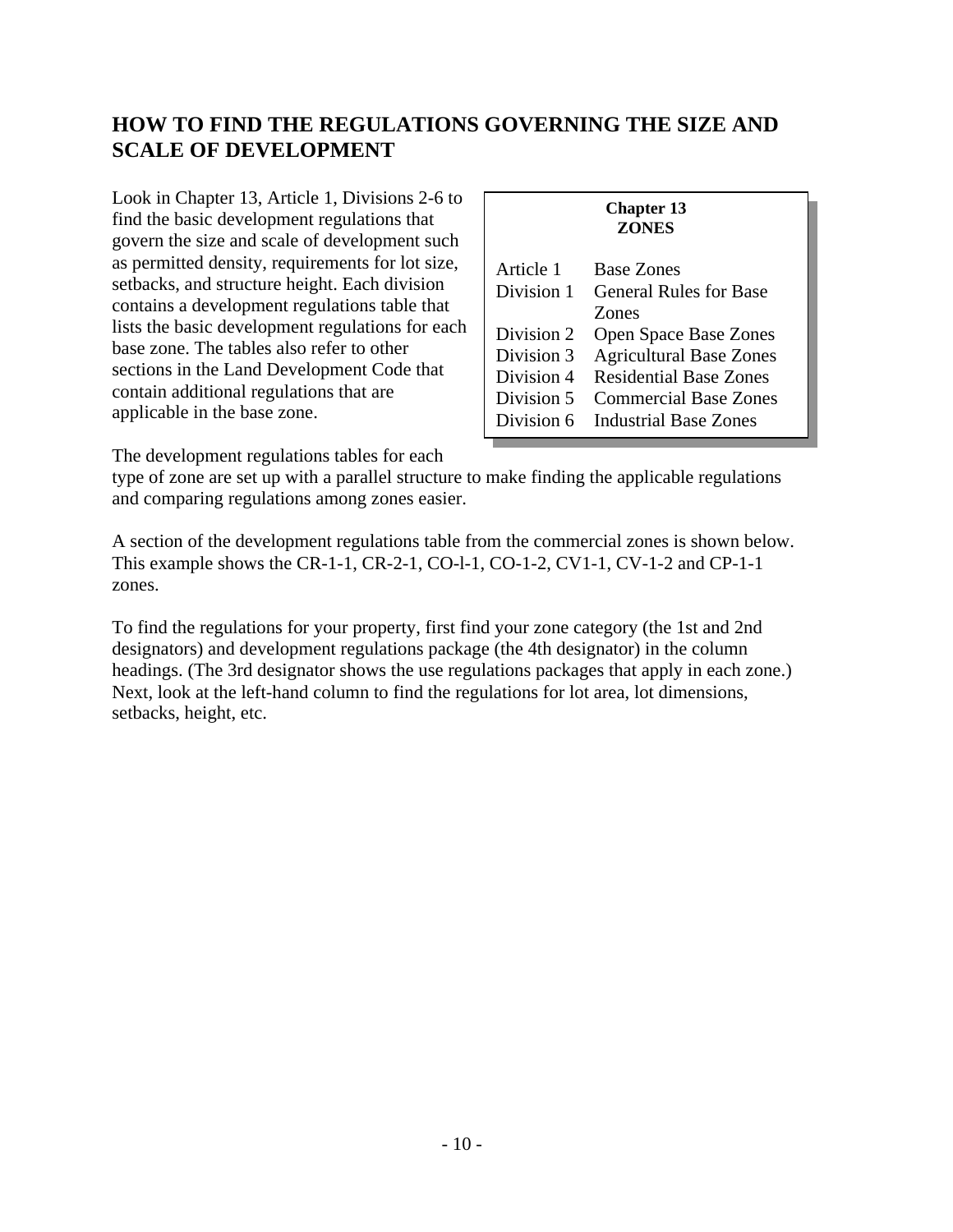| <b>Development Regulations</b>                         | <b>Zone Designator</b>          | <b>Zones</b>  |              |                          |                |              |           |  |
|--------------------------------------------------------|---------------------------------|---------------|--------------|--------------------------|----------------|--------------|-----------|--|
| [See Section 131.0530 for                              | 1st & 2nd $\blacktriangleright$ | CR-           |              | CO-                      | CV-            |              | CP-       |  |
| <b>Development Regulations</b><br>of Commercial Zones] | 3nd $\blacktriangleright$       | $2-$<br>$1 -$ |              | $1 -$                    | $1 -$          |              | $1 -$     |  |
|                                                        | 4th                             | $\mathbf{1}$  | $\mathbf{1}$ | $\overline{2}$           | 1              | $\mathbf{2}$ | 1         |  |
| <b>Lot Area</b>                                        |                                 |               |              |                          |                |              |           |  |
| Min Lot Area (sf)                                      |                                 | 15,000        | 5,000        | 5,000                    | 15,000         | 5,000        |           |  |
| <b>Lot Dimensions</b>                                  |                                 |               |              |                          |                |              |           |  |
| Min Lot Width (ft)                                     |                                 | 100           | 50           | 50                       | 100            | 50           |           |  |
| Min Street Frontage (ft)                               |                                 | 100           | 50           | 50                       | 100            | 50           |           |  |
| Min Lot Depth (ft)                                     |                                 | 100           | 100          | 100                      | 100            | 100          |           |  |
| <b>Setback Requirements</b>                            |                                 |               |              |                          |                |              |           |  |
| Min Front Setback (ft)                                 |                                 | 10            | 10           | 10                       | 10             |              | 10        |  |
| Max Front Setback (ft)                                 |                                 |               | $25^{(2)}$   | $\overline{\phantom{a}}$ | $\blacksquare$ | $10^{(2)}$   |           |  |
| [See Section $131.0543(a)(1)$ ]                        |                                 |               |              |                          |                |              |           |  |
| Min Side Setback (ft)                                  |                                 | 10            | 10           | 10                       | 10             | 10           | 10        |  |
| Optional Side Setback (ft)                             |                                 |               | $0^{(3)}$    | $0^{(3)}$                |                | $0^{(3)}$    |           |  |
| Side Setback abutting residential                      |                                 | applies       | applies      | applies                  | applies        | applies      | applies   |  |
| [See Section $131.0543(c)$ ]                           |                                 |               |              |                          |                |              |           |  |
| Min Street Side Setback (ft)                           |                                 | 10            | 10           | 10                       |                |              |           |  |
| Max Street Side Setback (ft)                           |                                 |               | $25^{(2)}$   | $\overline{a}$           | $\blacksquare$ | $10^{(2)}$   |           |  |
| [See Section 131.0543(a)(1)]                           |                                 |               |              |                          |                |              |           |  |
| Min Rear Setback (ft)                                  |                                 | 10            | 10           | 10                       | 10             | 10           | 10        |  |
| Optional Rear Setback (ft)                             |                                 |               | $0^{(3)}$    | $0^{(3)}$                |                | $0^{(3)}$    | $0^{(3)}$ |  |
| Rear Setback abutting residential                      |                                 | applies       | applies      | applies                  | applies        | applies      | applies   |  |
| [See Section $131.0543(c)$ ]                           |                                 |               |              |                          |                |              |           |  |
| Max Structure Height (ft)                              |                                 | 60            | 45           | 60                       | 60             | 45           | 30        |  |

In most cases the regulation will be specified in the table. In some cases the left-hand column of the table will contain a reference to another section in the Land Development Code (see "Supplemental residential regulations" for example). The referenced section will provide additional regulations or clarification on the circumstances in which the regulations apply.

If a footnote number is shown in the cells containing the regulation (see "Setback requirements" for example), the footnotes at the end of the table will provide additional regulations or provide the code section that contains the additional regulations.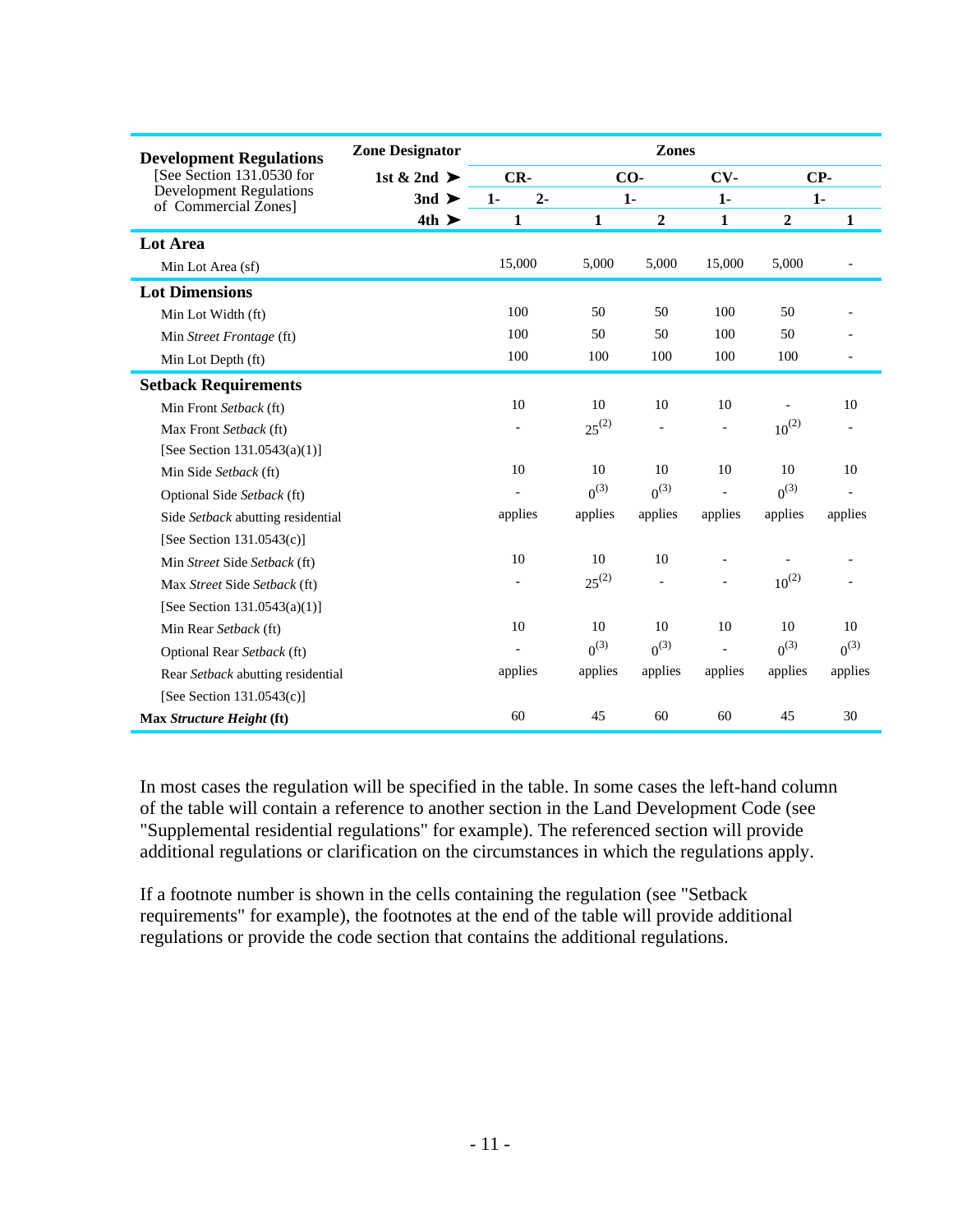#### **HOW TO FIND OTHER DEVELOPMENT REGULATIONS THAT APPLY TO YOUR PROPERTY**

After you've found the use and development regulations for the base zone and any overlay zones, if applicable, look in Chapter 14 for additional citywide development regulations that apply in all zones.

If you're developing a limited use (identified in the use regulations tables with an "L"), a use that requires processing a Neighborhood Use Permit (identified in the use regulations tables with an "N"), or a Conditional Use Permit (identified in the use regulations tables with a "C") you'll need to look in<br>Chapter 14, Article 1, Division 1 (Separately Regulated Use Regulations) for the applicable development regulations. The regulations in this division are organized by

| <b>Chapter 14</b><br><b>GENERAL REGULATIONS</b> |                                           |  |
|-------------------------------------------------|-------------------------------------------|--|
| Article 1                                       | Separately Regulated Use<br>Regulations   |  |
| Article 2                                       | <b>General Development</b><br>Regulations |  |
| Article 3                                       | Supplemental Development<br>Regulations   |  |
| Article 4                                       | <b>Subdivision Regulations</b>            |  |
| Article 5                                       | <b>Building Regulations</b>               |  |
| Article 6                                       | <b>Electrical Regulations</b>             |  |
| Article 7                                       | Plumbing and Mechanical<br>Regulations    |  |

use in the same order as they appear in the use regulations tables.

All development is subject to the general development regulations in Chapter 14, Article 2, whether or not a permit or other approval is required. This article includes regulations for grading, drainage, fences, landscaping, parking, equipment screening, loading areas, outdoor storage, and signs. If the regulations require that you obtain a permit for certain types of development, an applicability table will refer you to the appropriate sections within each division for the type of development proposed.

If you're developing property that contains environmental or historical resources, look in Chapter 14, Article 3, Divisions 1 and 2 for the supplemental resource regulations.

If you're proposing a development that requires a Neighborhood Development Permit or a Site Development Permit (identified in the base zone development regulations), look in Article 3, Division 3 for the supplemental development standards.

If you're proposing a Planned Development Permit, look in Article 3, Division 4 to find the minimum development standards.

If you're developing a single room occupancy hotel (SRO), discontinuing a mobile home park, developing affordable housing, or converting or demolishing affordable housing in the Coastal Overlay Zone, you will need to review Chapter 14, Article 3, Divisions 5-8 for the applicable regulations.

All development is subject to Chapter 14, Articles 4-7, which contain the regulations for subdivisions, and the Building Regulations, Electrical Regulations, and Plumbing and Mechanical Regulations.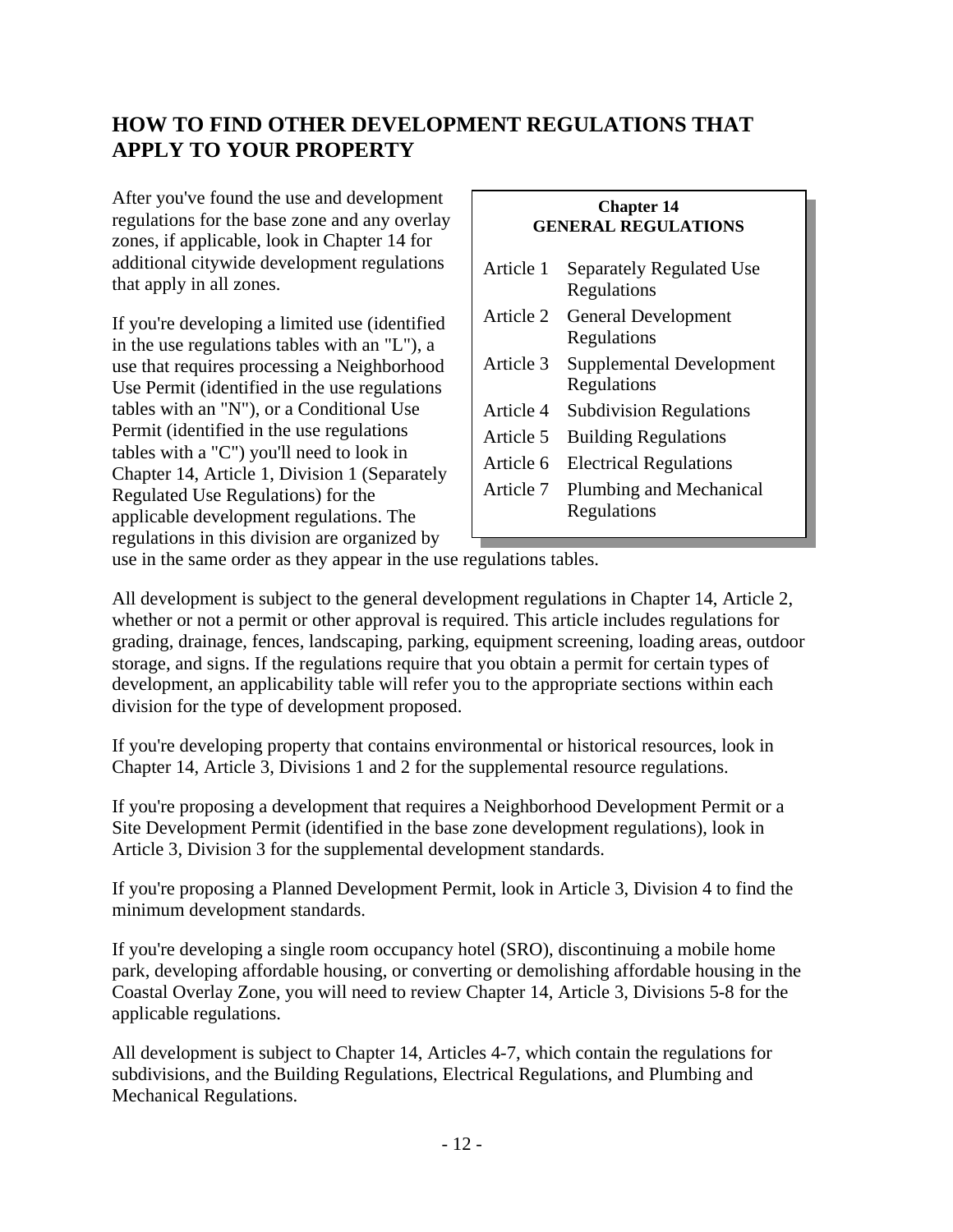#### **TYPES OF PERMIT REVIEW**

The Land Development Code establishes two general types of permit review: development review and construction review.

**Development review** is a review of conceptual or schematic plans. The decision maker must exercise some discretion in determining whether the proposed development meets the applicable regulations, standards, and guidelines. A public hearing before the decision maker is required for projects subject to development review. The types of development proposals that require development review are subdivision maps and development permits (development permits are described below).

**Construction review** is a review of final or construction plans. The decision maker's review is administrative or ministerial--the permit is approved if the regulations are met or denied if the regulations are not met. There is no public hearing. The types of permits that require construction review are grading permits, building permits, electrical permits, plumbing and mechanical permits, right-of-way permits, and sign permits.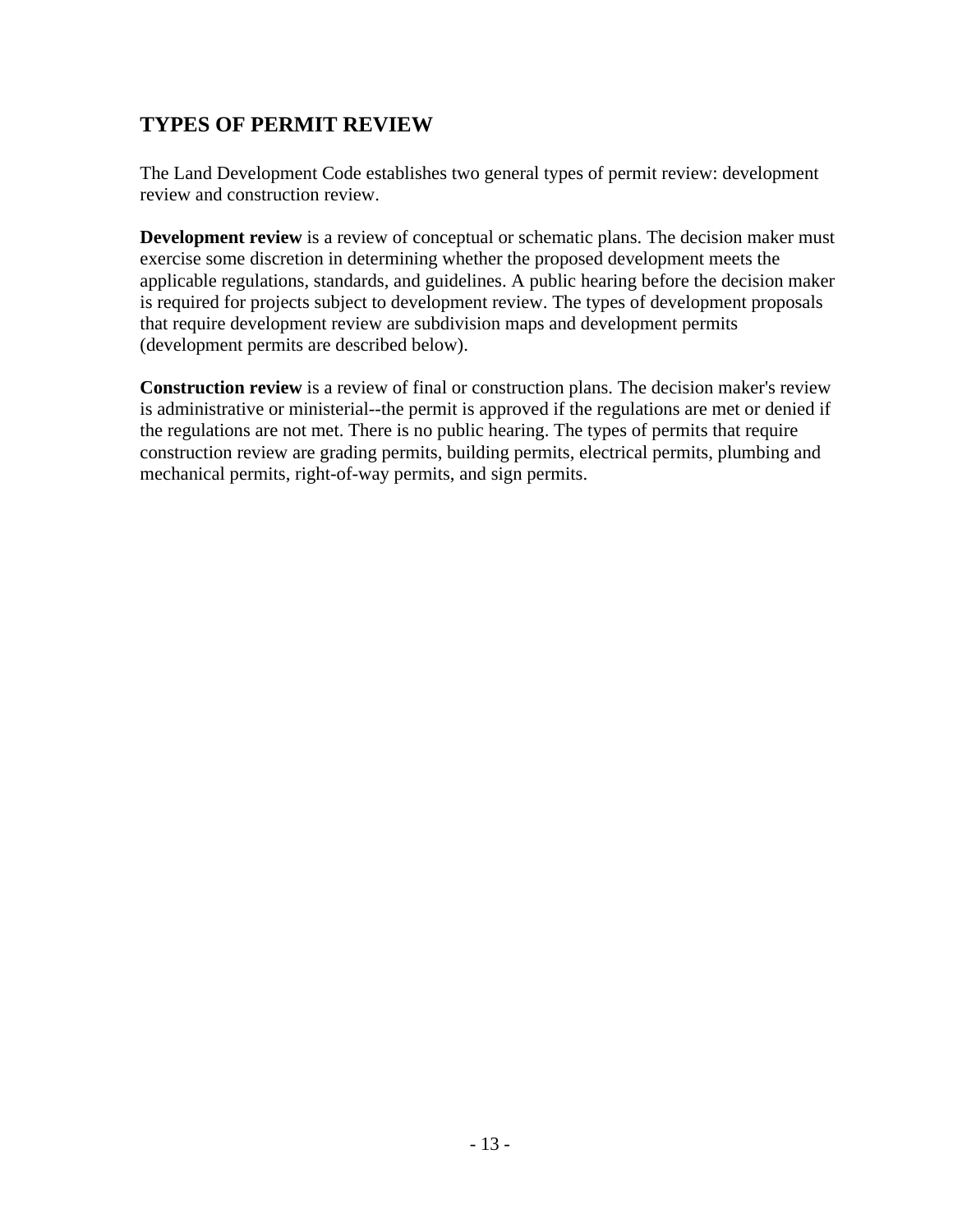#### **TYPES OF DEVELOPMENT PERMITS**

The Land Development Code establishes seven types of development permits through which development review is conducted.

**Neighborhood Use Permits** (NUPs) are required for uses that have the potential for limited and identifiable impacts on surrounding development within an immediate area. These uses are identified with the letter "N" in the use regulations tables in Chapter 13, Article 1, Divisions 2-6. Supplemental regulations are provided for these uses in Chapter 14, Article 1. Expansion, enlargement, or resumption of a previously conforming use also requires an NUP. (Regulations for previously conforming uses are in Chapter 12, Article 7.) Regulations for processing NUPs are in Chapter 12, Article 6, Divisions 1 and 2. NUPs are processed in accordance with Process Two.

**Conditional Use Permits** (CUPs) are required for uses that have the potential for significant impacts on surrounding development within a wide area. These uses are identified with the letter "C" in the use regulations tables in Chapter 13, Article 1, Division 2-6. The purpose of the CUP process is to determine whether, and under what conditions, a specific use may be appropriate in a given location. Supplemental regulations for these uses are provided in Chapter 14, Article 1. Regulations for processing CUPs are in Chapter 12, Article 6, Divisions I and 3. CUPs are processed in accordance with Process Three, Process Four, or Process Five.

**Neighborhood Development Permits** (NDPs) are required for developments that have the potential for limited impacts on surrounding property. The base zone regulations specify what types of development proposals require an NDP. Supplemental development regulations are provided in Chapter 14, Article 3, Division 3. Regulations for processing NDPs are in Chapter 12, Article 6, Divisions 1 and 4. NDPs are processed in accordance with Process Two.

**Site Development Permits** (SDPs) are required for developments that, because of their location, size, or some other characteristic, may have significant impacts on resources or on the surrounding area. The base zone regulations specify what types of development proposals require an SDP. Supplemental regulations are provided in Chapter 14, Article 3, Division 3. Regulations for processing SDPs are in Chapter 12, Article 6, Divisions 1 and 5. SDPs are processed in accordance with Process Three, Process Four, or Process Five.

**Planned Development Permits** (PDPs) are an optional permit process that allows flexibility in the application of development regulations in exchange for imaginative and innovative design. Minimum planned development standards are provided in Chapter 14, Article 3, Division 4. Regulations for processing PDPs are In Chapter 12, Article 6, Divisions 1 and 6. PDPs are processed in accordance with Process Three, Process Four, or Process Five.

**Coastal Development Permits** (CDPs) are required for development in the Coastal Overlay Zone, except as provided in Chapter 12, Article 6, Division 7. Regulations for processing CDPs are in Chapter 12, Article 6, Divisions 1 and 7. CDPs are processed in accordance with Process Two or Process Three.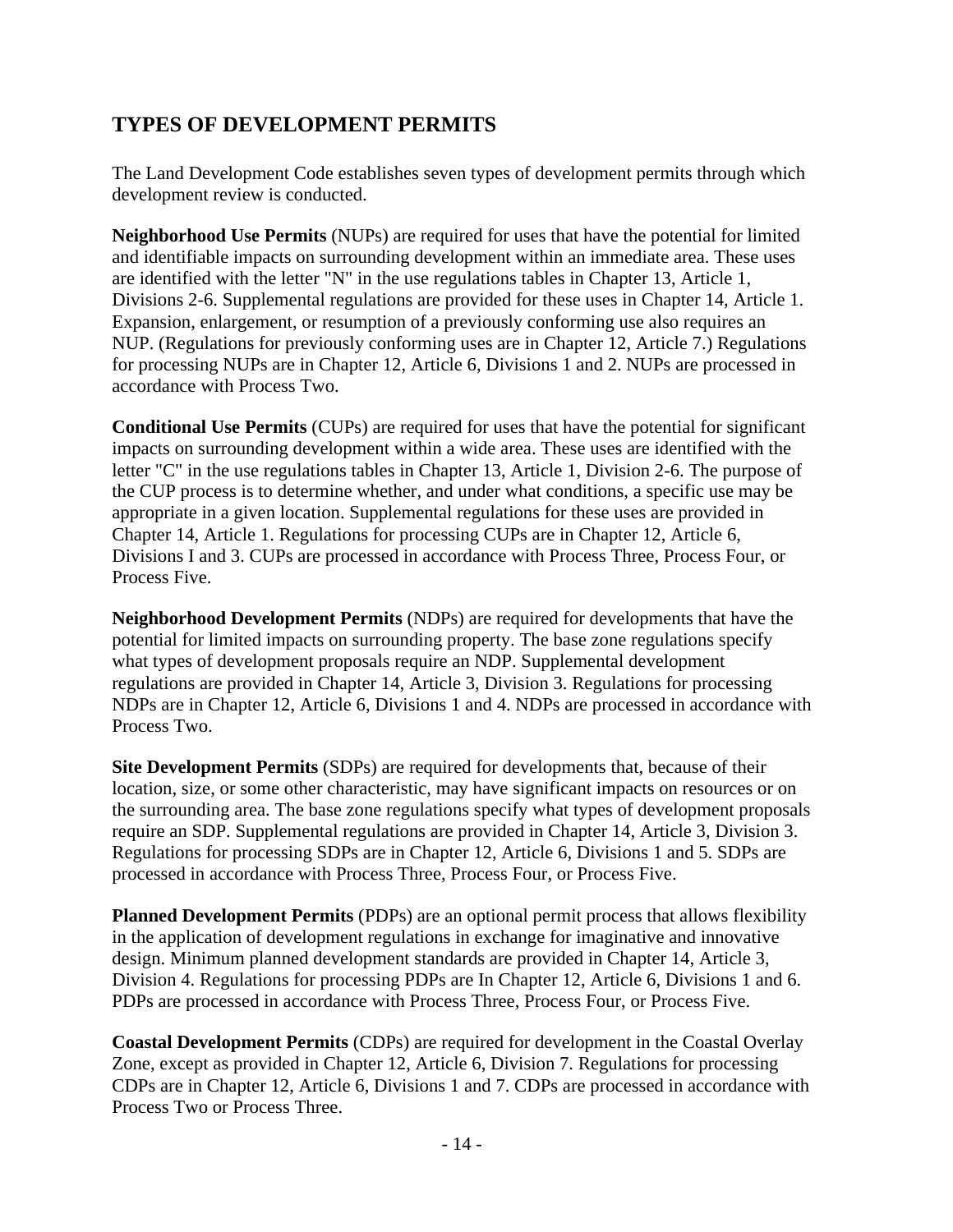**Variances** are an optional permit process that provides relief from the strict application of development regulations where reasonable use of the property would otherwise be denied because of special circumstances unique to the property. Regulations for processing variances are in Chapter 12, Article 6, Divisions 1 and 8. Variances are processed in accordance with Process Three.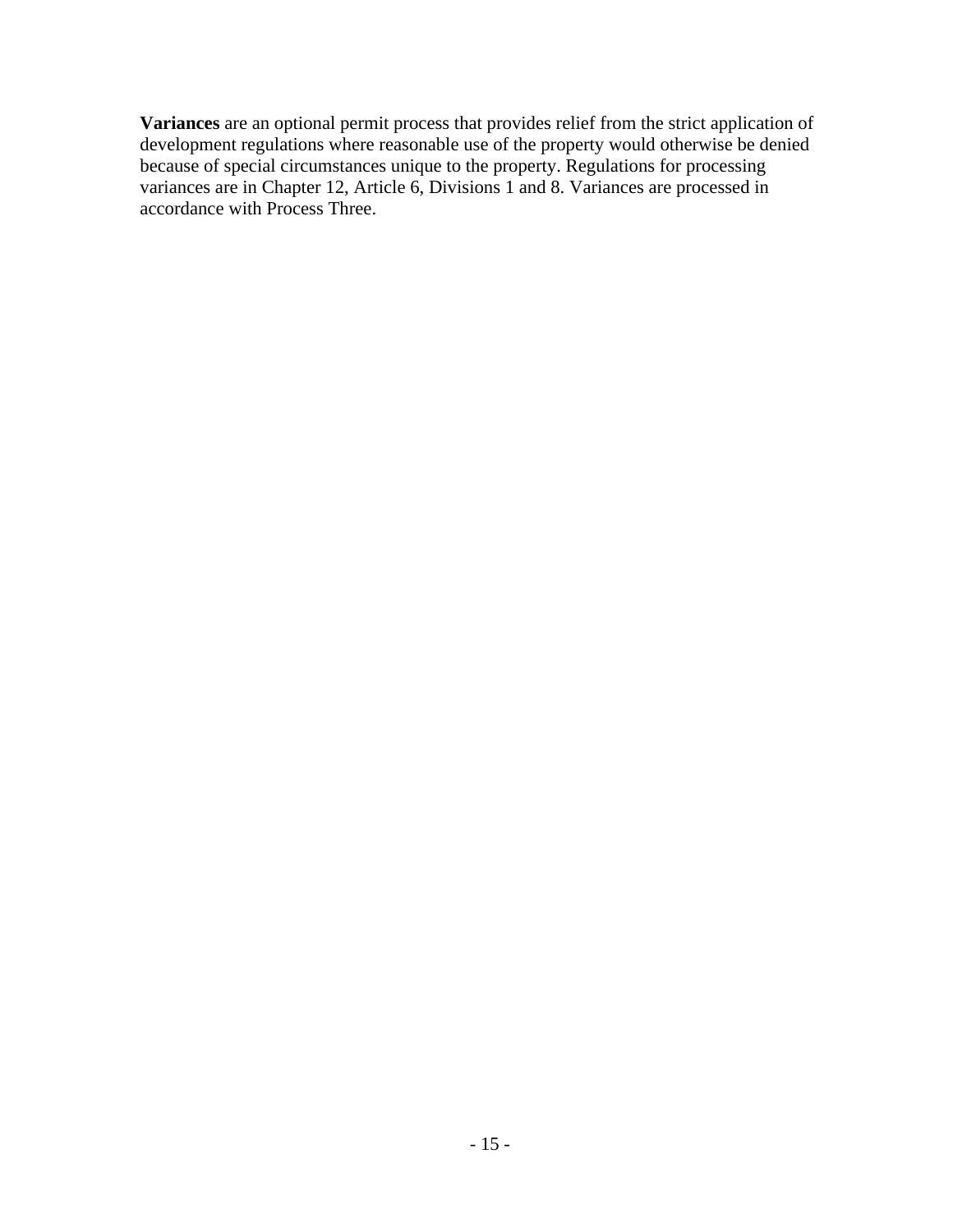#### **DECISION PROCESS**

All permits to use or develop land that are issued by the City of San Diego fall under one of five process types. These process types are shown in the following diagram.



**Key:** 

- Public Notice to Property Owners and Tenants within 300 Feet and to Community Planning Groups
- O "Limited" Notice to Applicant and Anyone Requesting Notice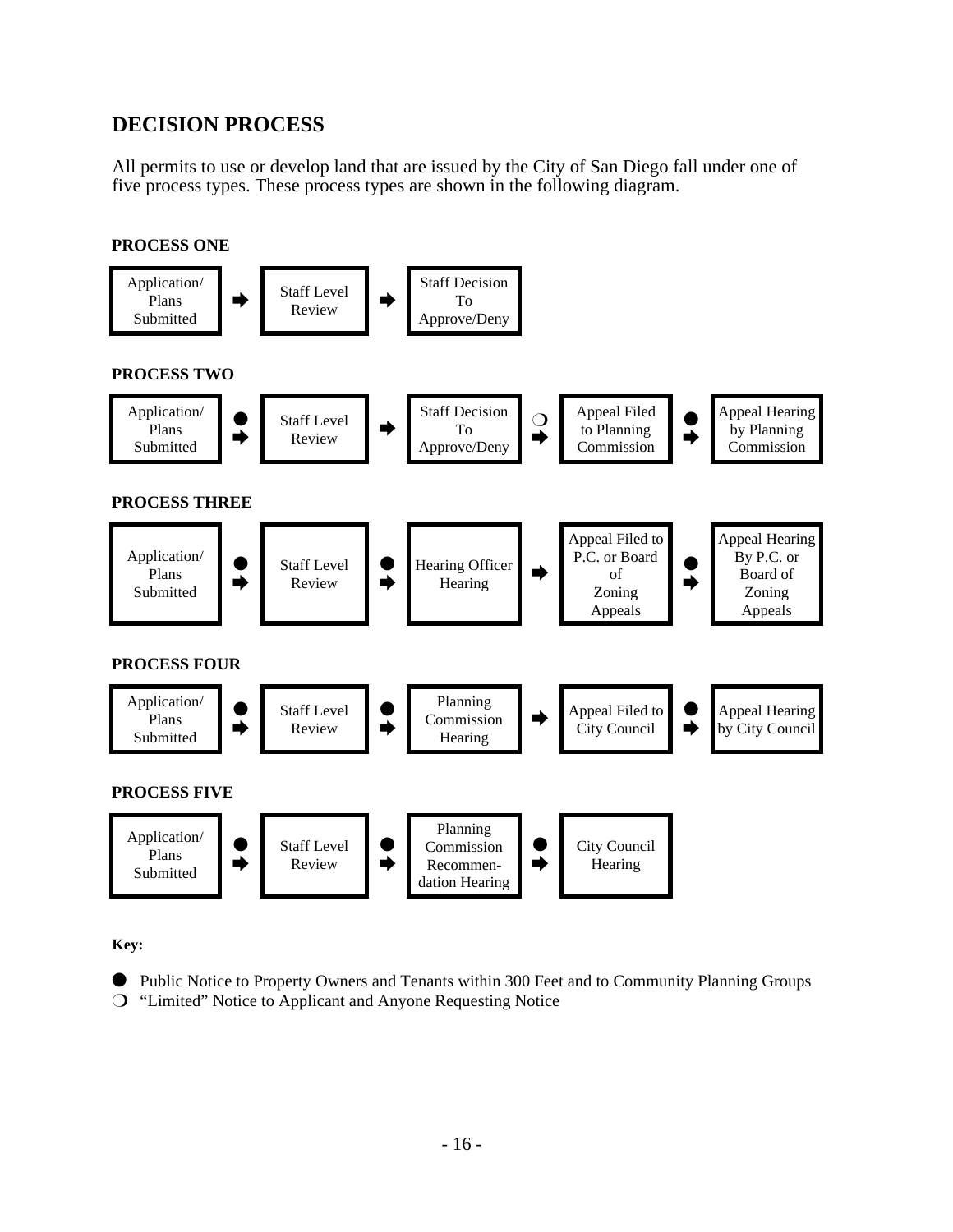#### **ZONE CONVERSION CHART**

On the effective date of the Land Development Code, all zones that were established in Municipal Code Chapter 10, Article 1, Division 4 will be amended and replaced with the zones established in Chapter 13, Article 1 (Base Zone) and Article 2 (Overlay Zones). The tables below list the Chapter 10 zones and the replacement Chapter 13 zones.

| <b>CHAPTER 10 ZONE</b>   | <b>CHAPTER 13 ZONE</b> | <b>CHAPTER 10 ZONE</b>          | <b>CHAPTER 13 ZONE</b> |  |
|--------------------------|------------------------|---------------------------------|------------------------|--|
| OS-P, OS-R               | $OP-1-1$               | R1-6,000 in                     | $RS-1-6$               |  |
| OS-OSP                   | $OP-2-1$               | urbanized<br>communities        |                        |  |
| FC, FW                   | $OF-1-1$               | R <sub>1</sub> -5,000 in        | $RS-1-7$               |  |
| <b>OS-TDR</b>            | no proposed zone       | urbanized                       |                        |  |
| no existing zone         | $OC-1-1$               | communities                     |                        |  |
| no existing zone         | $OR-1-1$               | R1-40,000 in                    | $RS-1-8$               |  |
| no existing zone         | $OR-1-2$               | planned/future                  |                        |  |
| $A-1-5, A-1-10$          | $AR-1-1$               | urbanizing areas                |                        |  |
| $A-1-1$                  | $AR-1-2$               | R1-20,000 in<br>planned/future  | $RS-1-9$               |  |
| $A-1-20$                 | no proposed zone       | urbanizing areas                |                        |  |
| $A-1-40$                 | no proposed zone       | R1-15,000 in                    | $RS-1-10$              |  |
| no existing zone         | $AG-1-1$               | planned/future                  |                        |  |
| no existing zone         | $AG-1-2$               | urbanizing areas                |                        |  |
| no existing zone         | $RE-1-1$               | R1-10,000 in                    | $RS-1-11$              |  |
| no existing zone         | $RE-1-2$               | planned/future                  |                        |  |
| no existing zone         | $RE-1-3$               | urbanizing areas<br>R1-8,000 in | $RS-1-12$              |  |
| R1-40,000 in             | $RS-1-1$               | planned/future                  |                        |  |
| urbanized<br>communities |                        | urbanizing areas                |                        |  |
| R1-20,000 in             | $RS-1-2$               | R1-6,000 in                     | $RS-1-13$              |  |
| urbanized                |                        | planned/future                  |                        |  |
| communities              |                        | urbanizing areas<br>R1-5,000 in | $RS-1-14$              |  |
| R1-15,000 in             | $RS-1-3$               | planned/future                  |                        |  |
| urbanized<br>communities |                        | urbanizing areas                |                        |  |
| R1-10,000 in             | $RS-1-4$               | no existing zone                | $RX-1-1$               |  |
| urbanized                |                        | R1-5,000/SLO                    | $RX-1-2$               |  |
| communities              |                        | no existing zone                | $RT-1-1$               |  |
| R1-8,000 in              | $RS-1-5$               | no existing zone                | $RT-1-2$               |  |
| urbanized                |                        | no existing zone                | $RT-1-3$               |  |
| communities              |                        | no existing zone                | $RT-1-4$               |  |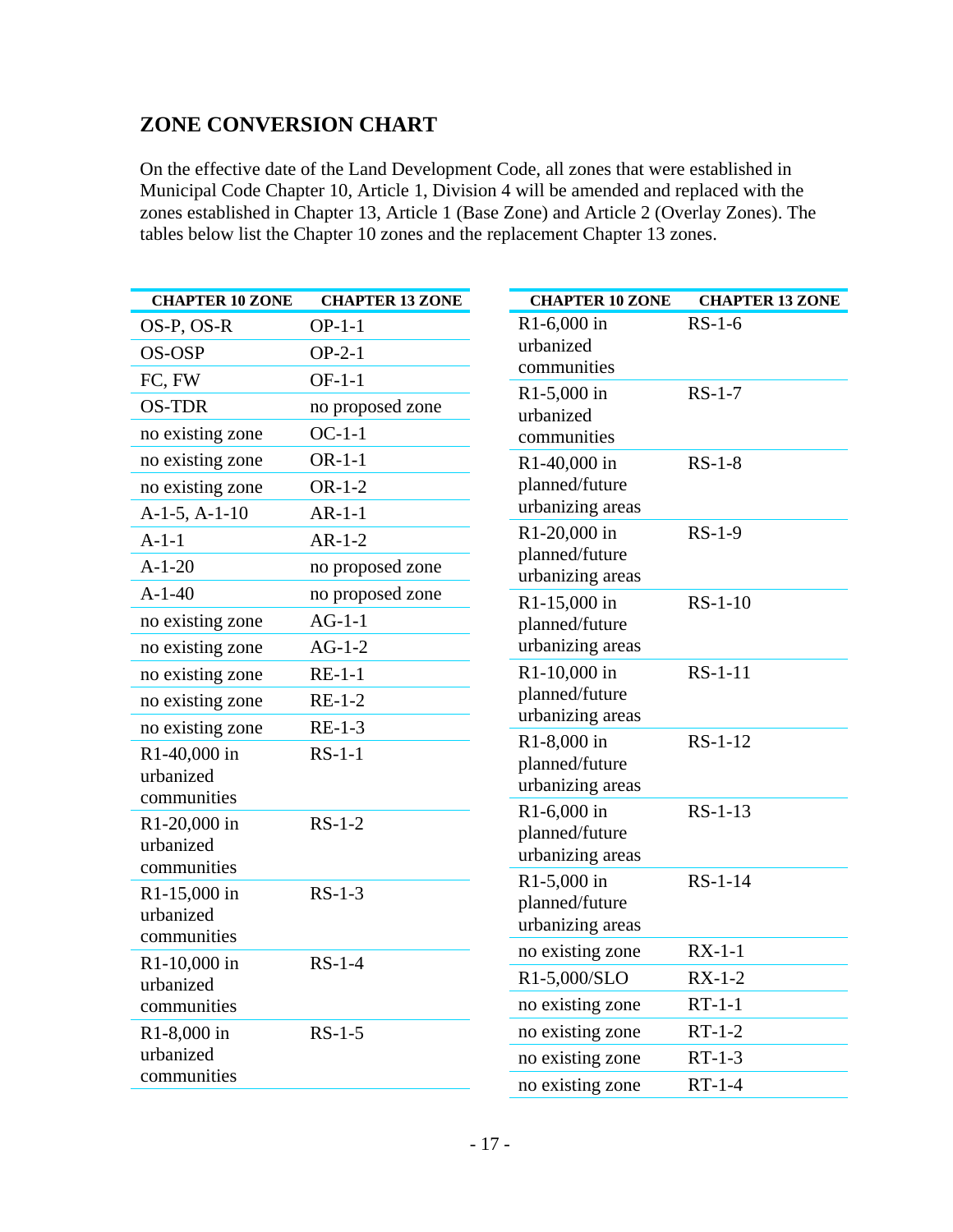| <b>CHAPTER 10 ZONE</b> | <b>CHAPTER 13 ZONE</b> | <b>CHAPTER 10 ZONE</b> | <b>CHAPTER 13 ZONE</b> |
|------------------------|------------------------|------------------------|------------------------|
| R-3000                 | $RM-1-1$               | $M-1B$                 | $IL-2-1$               |
| R-2500                 | $RM-1-2$               | $M-SI$                 | $IS-1-1$               |
| R-2000                 | $RM-1-3$               | $M-1$ , $MI-A$         | $IL-3-1$               |
| R-1750                 | $RM-2-4$               | $M-2,M-2A, M-LI$       | $IH-2-1$               |
| R-1500                 | $RM-2-5$               | no existing zone       | $IL-1-1$               |
| R-1250                 | RM-2-6                 | no existing zone       | $IH-1-1$               |
| R-1000                 | RM-3-7                 |                        |                        |
| R-800                  | RM-3-8                 |                        |                        |
| $R-600$                | RM-3-9                 |                        |                        |
| $R-400$                | RM-4-10                |                        |                        |
| $R-200$                | RM-4-11                |                        |                        |
| <b>RV</b>              | RM-5-12                |                        |                        |
| CN                     | $CN-1-2$               |                        |                        |
| CA                     | $CC-1-3$               |                        |                        |
| CA-RR                  | $CC-2-3$               |                        |                        |
| CC                     | $CC-3-5$               |                        |                        |
| CO                     | $CO-1-2$               |                        |                        |
| CR                     | $CV-1-1$               |                        |                        |
| <b>CV</b>              | $CV-1-2$               |                        |                        |
| C,C/PCOZ               | $CC-4-5$               |                        |                        |
| $C-1$                  | $CC-4-2$               |                        |                        |
| $C-1/PCOZ$             | $CC-4-4$               |                        |                        |
| <b>CBD</b>             | $CR-1-1$               |                        |                        |
| CP                     | $CP-1-1$               |                        |                        |
| no existing zone       | CN-1-1, CN-1-3         |                        |                        |
| no existing zone       | $CC-1-1$ , $CC-1-2$    |                        |                        |
| no existing zone       | CC-2-1, CC-2-2         |                        |                        |
| no existing zone       | $CC-3-5$               |                        |                        |
| no existing zone       | CC-4-1, CC-4-3,        |                        |                        |
|                        | $CC-4-5$               |                        |                        |
| no existing zone       | CC-5-1, CC-5-2,        |                        |                        |
|                        | CC-5-3, CC-5-4,        |                        |                        |
|                        | $CC-5-5$               |                        |                        |
| no existing zone       | $CR-2-1$               |                        |                        |
| no existing zone       | $CO-1-1$               |                        |                        |
| <b>SR</b>              | $IP-1-1$               |                        |                        |
| $M-IP$                 | $IP-2-1$               |                        |                        |

| <b>CHAPTER 10 ZONE</b> | <b>CHAPTER 13 ZONE</b> |
|------------------------|------------------------|
| $M-1B$                 | $IL-2-1$               |
| M-SI                   | $IS-1-1$               |
| $M-1$ , $MI-A$         | $IL-3-1$               |
| $M-2,M-2A, M-LI$       | $IH-2-1$               |
| no existing zone       | $IL-1-1$               |
| no existing zone       | $IH-1-1$               |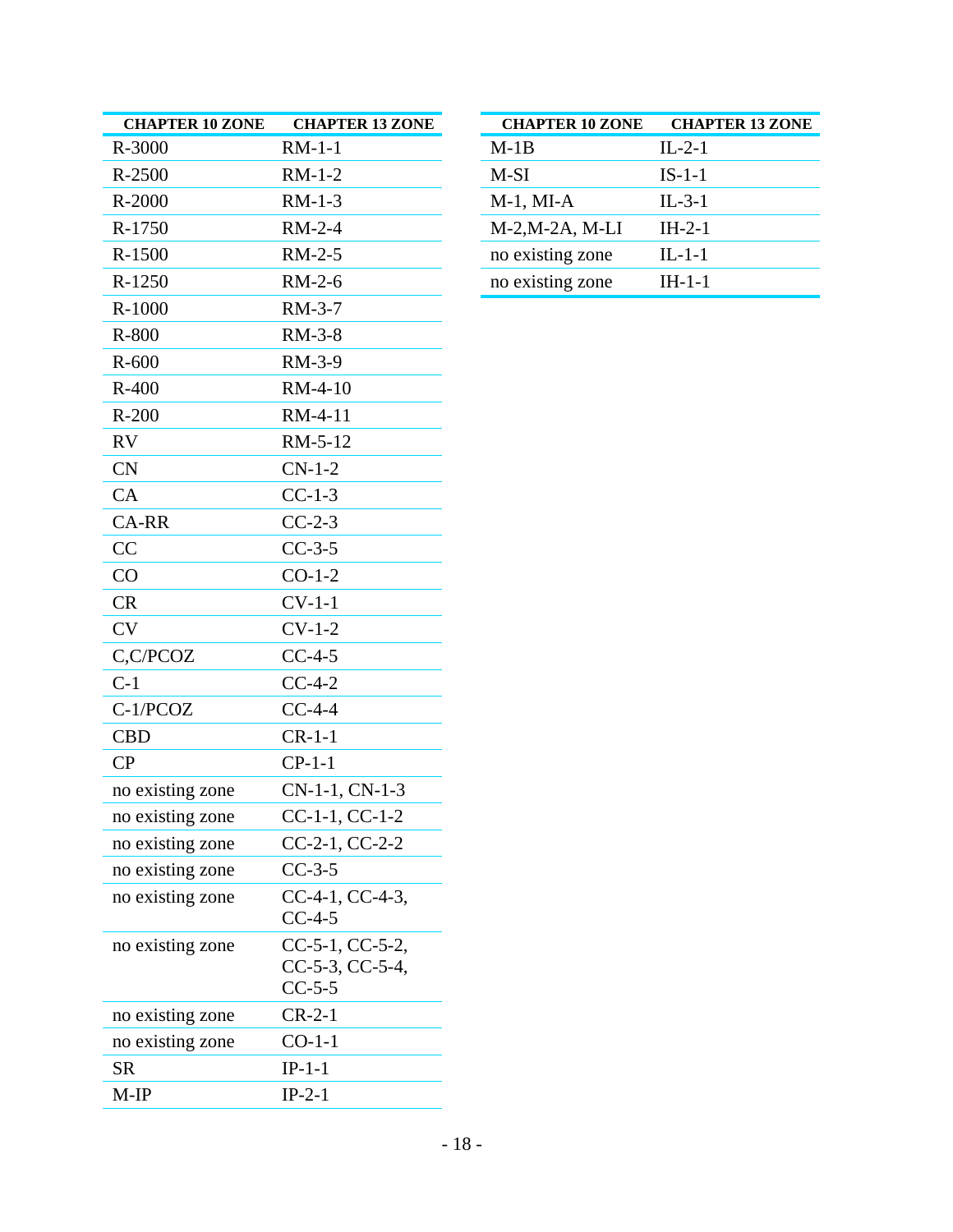#### **OVERLAY ZONE CONVERSION CHART**

| <b>CHAPTER 10 OVERLAY ZONE</b>                                      | <b>CHAPTER 13 OVERLAY ZONE</b>                                                              |
|---------------------------------------------------------------------|---------------------------------------------------------------------------------------------|
| Airport Approach Overlay Zone (101.0445)                            | Airport Approach Overlay Zone(132.0201)                                                     |
| Airport Environs Overlay Zone (101.0444)                            | Airport Approach Overlay Zone(132.0201)                                                     |
| no existing zone (regulations currently in<br>zone regulations)     | Coastal Overlay Zone (132.0401)                                                             |
| Limitation of Height of Buildings in the<br>Coastal Zone (101.0451) | Coastal Height Limit Overlay Zone<br>(132.0501)                                             |
| <b>Sensitive Coastal Resource Overlay Zone</b><br>(101.0480)        | Sensitive Coastal Resource Overlay Zone<br>(132.0601)                                       |
| Mobile Home Parks (101.1000)                                        | Mobile Home Park Overlay Zone (132.0701)                                                    |
| no existing zone                                                    | Parking Impact Overlay Zone (132.0801)                                                      |
| no existing zone                                                    | <b>Residential Tandem Parking Overlay Zone</b><br>(132.0901)                                |
| no existing zone                                                    | Transit Area Overlay Zone (132.1001)                                                        |
| no existing zone                                                    | Urban Village Overlay Zone (132.1101)                                                       |
| Mission Trails Design District (101.0456)                           | Mission Trails Design District (132.1201)                                                   |
| Height Limitation Zone - Clairemont Mesa<br>(101.0452.5)            | Clairemont Mesa Height Limit Overlay Zone<br>(132.1301)                                     |
| <b>Community Plan Implementation Overlay</b><br>Zone (101.0457)     | <b>Community Plan Implementation Overlay</b><br>Zone (132.1401)                             |
| Hillside Review Overlay Zone (101.0454)                             | none (replaced by Chapter 14, Article 3,<br>Division 1, Environmentally Sensitive<br>Lands) |
| Small Lot Overlay Zone (101.0455)                                   | none (replaced by residential zones)                                                        |
| Pedestrian/Commercial Overlay Zone<br>(101.0458)                    | none (replaced by commercial zones)                                                         |
| Centre City Overlay Zone (101.0459)                                 | none (replaced by Centre City Planned<br>District)                                          |
| Institutional Overlay Zone (101.0460)                               | none                                                                                        |
| Single-Family Rental Overlay Zone<br>(101.0461)                     | none (parking regulations replaced by the<br>Parking Impact Overlay Zone)                   |
| Resource Protection Ordinance (101.0462)                            | none (replaced by Chapter 14, Article 3,<br>Division 1, Environmentally Sensitive<br>Lands) |
| <b>One-Family Dwelling Rental Regulations</b><br>(101.0463)         | none (parking regulations replaced by the<br>Parking Impact Overlay Zone)                   |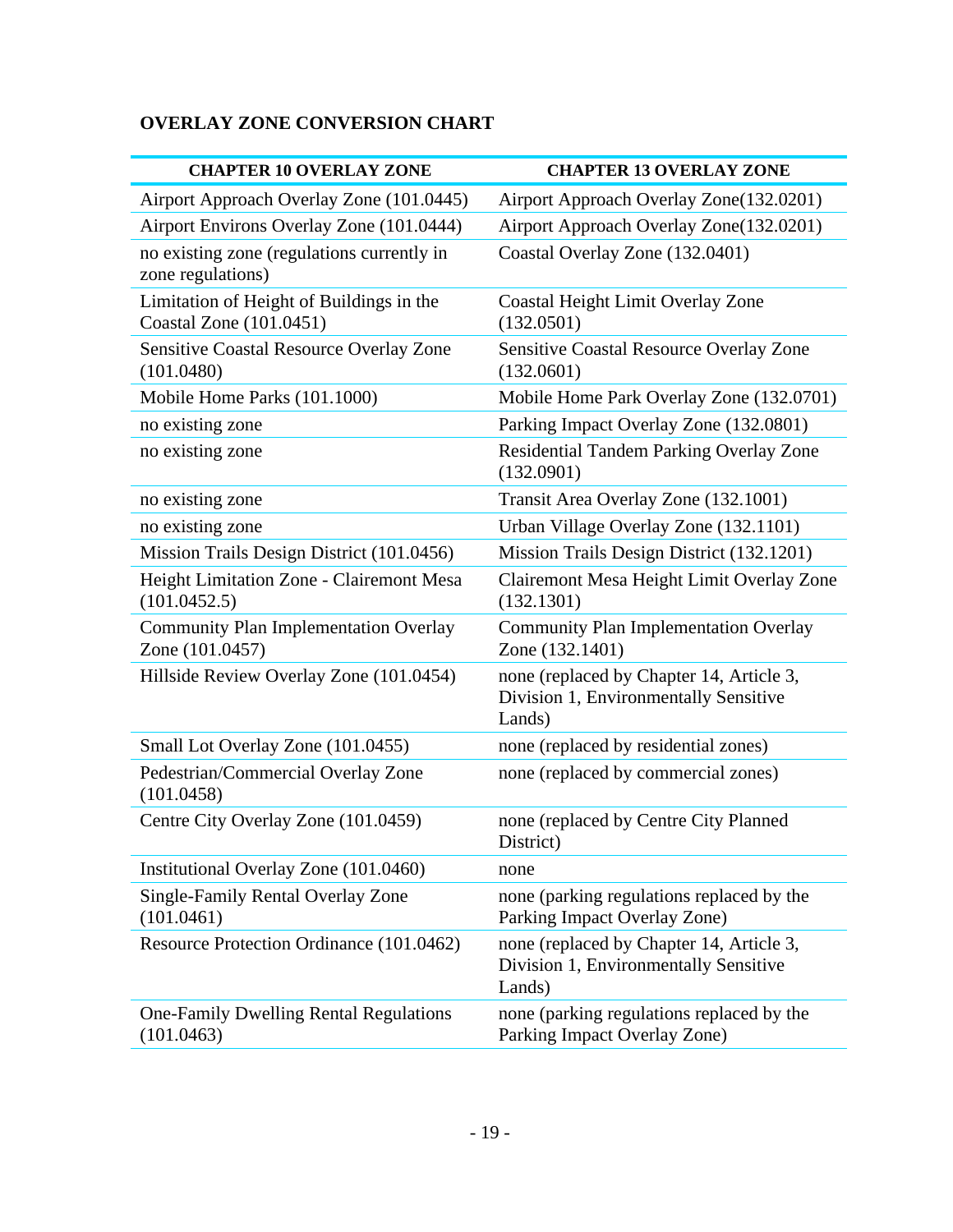### **LAND DEVELOPMENT MANUAL OUTLINE**

#### **INTRODUCTION**

Scope Amendments Scope<br>Amendments<br>Chapter Summaries

#### **VOLUME I APPLICATIONS**

| Chapter 1 | Land Development Permit Thresholds:<br>When Do I Need to Get a Development Permit? |
|-----------|------------------------------------------------------------------------------------|
| Chapter 2 | <b>Submittal Requirements</b>                                                      |
| Chapter 3 | Fees and Deposits                                                                  |
|           |                                                                                    |

#### **VOLUME II DEVELOPMENT REVIEW**

| Chapter 1 | <b>Biology Guidelines</b> |  |
|-----------|---------------------------|--|
|-----------|---------------------------|--|

- Chapter 1 Biology Guidelines<br>Chapter 2 Coastal Bluffs and Beaches Guidelines<br>Chapter 4 Landscape Guidelines<br>Chapter 5 Steep Hillside Guidelines
- **Historical Resources Guidelines**
- **Landscape Guidelines**
- **Steep Hillside Guidelines**

#### **APPENDICES**

[The following are existing support documents that will be considered appendices to the Land Development Manual.]

- A. City C.E.Q.A. Guidelines
- B. Drainage Design Manual
- C. Equestrian Trails and Facilities
- D. Technical Guidelines for Geotechnical Reports
- E. Manual for the Preparation of Land Development and Public Improvement Plans
- F. Reclaimed Water Manual
- G. Solar Design Guidelines for Subdivision and PRDs
- H. Standard Drawings
- I. Street Design Manual
- J. Subdivision Approval Process Manual
- K. Subdivision Manual
- L. Temporary Off-Premises Subdivision Directional Signs
- M. Transit-Oriented Development Design Guidelines
- N. Trip Generation Manual
- O. Water and Sewer Design Guide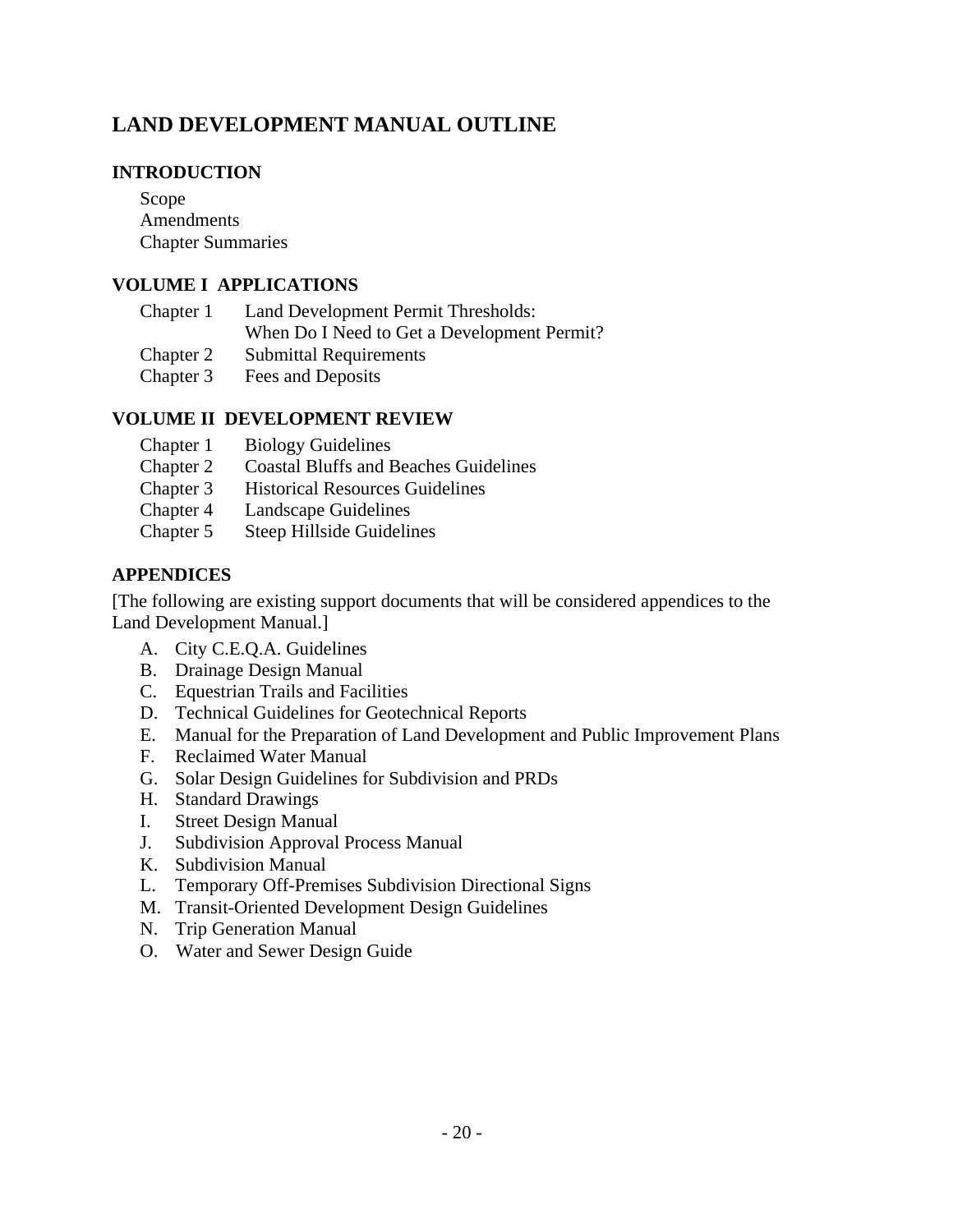#### **LAND DEVELOPMENT MANUAL**

#### **SUMMARY**

The Chapters of the Land Development Manual are summarized below. For each chapter there is a brief description, the department and division responsible for its implementation, and the date of the latest update. Note that Volumes I and II will be adopted concurrent with the code update, while the appendices are existing documents.

| <b>CHAPTER</b>                                                      | <b>DESCRIPTION</b>                                                                                                                                                                                                                                                | <b>RESPONSIBLE</b><br>DEPT./DIV.                               | <b>LATEST</b><br><b>UPDATE</b>            |  |  |
|---------------------------------------------------------------------|-------------------------------------------------------------------------------------------------------------------------------------------------------------------------------------------------------------------------------------------------------------------|----------------------------------------------------------------|-------------------------------------------|--|--|
|                                                                     | <b>VOLUME 1: APPLICATIONS AND PROCESSING</b>                                                                                                                                                                                                                      |                                                                |                                           |  |  |
| 1. LAND<br><b>DEVELOPMENT</b><br><b>PERMIT</b><br><b>THRESHOLDS</b> | Explains when a permit is<br>required.                                                                                                                                                                                                                            | Planning &<br>Development<br>Review/Land<br>Development Review | To be prepared<br>after Code<br>adoption. |  |  |
| 2. SUBMITTAL<br><b>REQUIREMENTS</b>                                 | Identifies submittal<br>requirements for all<br>development approval<br>processes.                                                                                                                                                                                | Planning &<br>Development<br>Review/Land<br>Development Review | To be amended<br>after Code<br>adoption.  |  |  |
| 3. FEES AND DEPOSITS                                                | Identifies fees/deposits for all<br>development approval<br>processes.                                                                                                                                                                                            | Planning &<br>Development<br>Review/Land<br>Development Review | To be amended<br>after Code<br>adoption.  |  |  |
|                                                                     | <b>VOLUME II: DEVELOPMENT REVIEW</b>                                                                                                                                                                                                                              |                                                                |                                           |  |  |
| 1. BIOLOGY<br><b>GUIDELINES</b>                                     | Guidelines to aid in the<br>implementation of the<br><b>Environmentally Sensitive</b><br>lands Regulations (ESL) and<br>the Open Space Residential<br>(OR-1-2) Zone, and to provide<br>standards for the<br>determination of impact and<br>mitigation under CEQA. | Planning &<br>Development<br>Review/Land<br>Development Review | To be adopted<br>with Code<br>adoption.   |  |  |
| 2. COASTAL BLUFFS<br><b>AND BEACHES</b><br><b>GUIDELINES</b>        | Clarifies environmentally<br>sensitive lands regulations for<br>coastal bluffs and beaches.<br>Explains how to measure<br>coastal bluff edge.                                                                                                                     | Planning &<br>Development<br>Review/Land<br>Development Review | To be adopted<br>with Code<br>adoption.   |  |  |
| 3. HISTORICAL<br><b>RESOURCES</b><br><b>GUIDELINES</b>              | Guidelines to be used in<br>conjunction with the<br>Historical resources<br>regulations, also includes<br>archaeology guidelines.                                                                                                                                 | Planning &<br>Development<br>Review/Land<br>Development Review | To be adopted<br>with Code<br>adoption.   |  |  |
| 4. LANDSCAPE<br><b>GUIDELINES</b>                                   | Establishes the landscape<br>standards, guidelines, and<br>criteria for both public and<br>private projects necessary to<br>implement the various<br>requirements associated with<br>land development.                                                            | Planning &<br>Development<br>Review/Land<br>Development Review | To be adopted<br>with Code<br>adoption.   |  |  |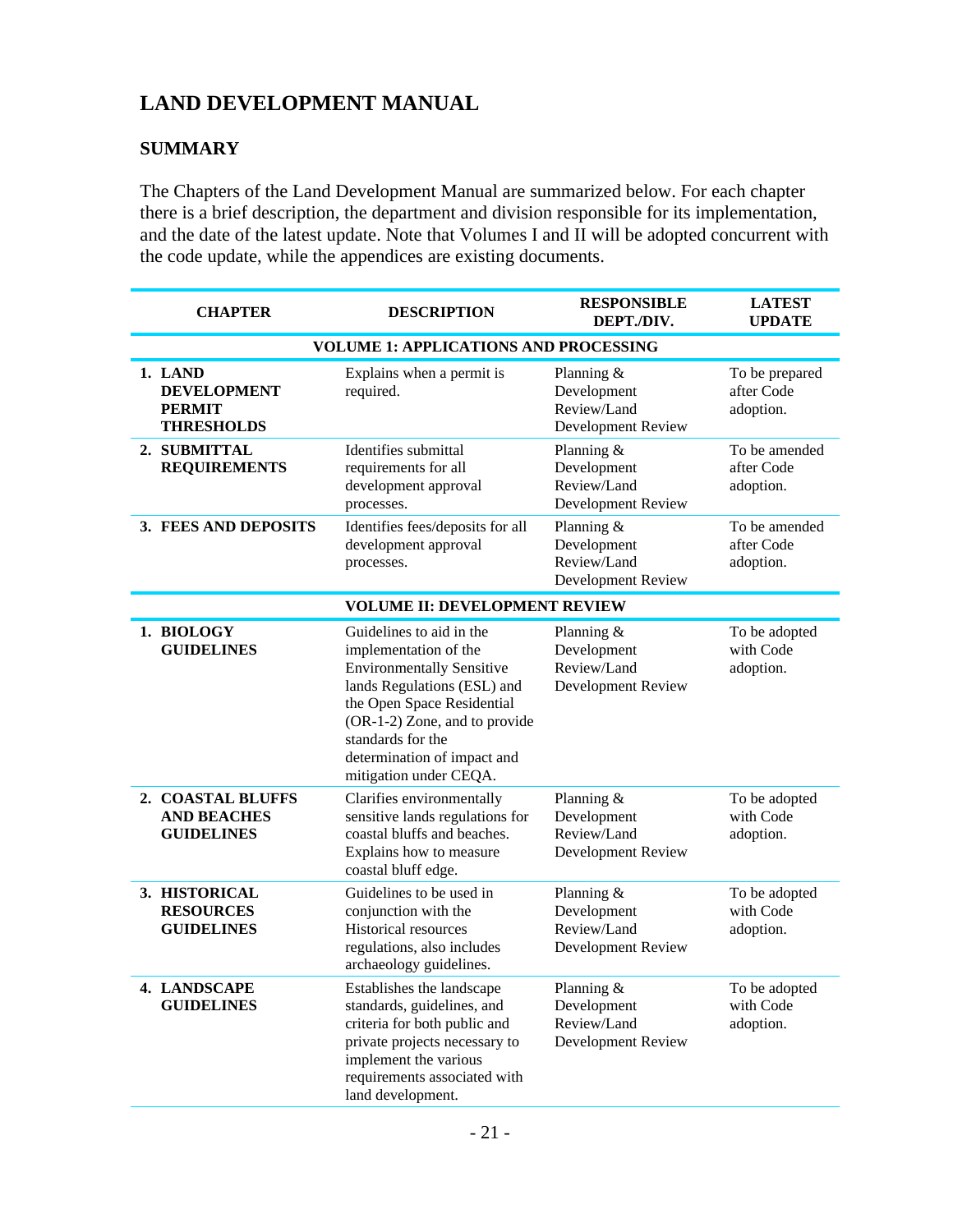| <b>CHAPTER</b>                                                                                                                            | <b>DESCRIPTION</b>                                                                                                                                                                        | <b>RESPONSIBLE</b><br>DEPT./DIV.                                           | <b>LATEST</b><br><b>UPDATE</b>          |
|-------------------------------------------------------------------------------------------------------------------------------------------|-------------------------------------------------------------------------------------------------------------------------------------------------------------------------------------------|----------------------------------------------------------------------------|-----------------------------------------|
| 5. STEEP HILLSIDE<br><b>GUIDELINES</b>                                                                                                    | Standards and guidelines<br>intended to assist in the<br>interpretation and<br>implementation of the<br>development regulations for<br>steep hillsides.                                   | Planning &<br>Development<br>Review/Land<br>Development Review             | To be adopted<br>with Code<br>adoption. |
|                                                                                                                                           | <b>APPENDICES</b>                                                                                                                                                                         |                                                                            |                                         |
| A. CEQA GUIDELINES--<br><b>CITY</b>                                                                                                       | Local policies and procedures<br>for implementing the<br>California Environmental<br>Quality Act.                                                                                         | Planning &<br>Development<br>Review/Land<br>Development Review             | January 1994                            |
| <b>B. DRAINAGE DESIGN</b><br><b>MANUAL</b>                                                                                                | A guide for designing<br>drainage and drainage-related<br>facilities.                                                                                                                     | Engineering & Capital<br>Projects/Design                                   | April 1994                              |
| <b>C. EQUESTRIAN TRAILS</b><br><b>AND FACILITIES</b>                                                                                      | Guidelines for development<br>and maintenance, as well as<br>recommendations and<br>priorities for publicly<br>developed equestrian trails.                                               | Planning &<br>Development<br>Review/Community<br>Planning &<br>Development | February 1975                           |
| D. GEOTECHNICAL<br><b>REPORTS;</b><br><b>TECHNICAL</b><br><b>GUIDELINES FOR</b>                                                           | Guidelines for preparation of<br>geological reports.                                                                                                                                      | Planning &<br>Development<br>Review/Land<br>Development Review             | October 1988                            |
| E. LAND<br>DEVELOPMENT AND<br><b>PUBLIC</b><br><b>IMPROVEMENT</b><br>PLANS; MANUAL FOR<br><b>THE PREPARATION</b><br>OF                    | Guidelines for preparation and<br>submittal of grading,<br>landscape and public<br>improvement plans including<br>sample bond estimates and<br>drawings.                                  | Planning &<br>Development<br>Review/Land<br>Development Review             | 1987                                    |
| <b>F. RECLAIMED WATER</b><br><b>MANUAL</b>                                                                                                | Provides standards and<br>guidelines for design and<br>installation of distribution and<br>irrigation systems that use<br>reclaimed water.                                                | Water Utilities/Water<br><b>Distribution</b>                               | 1993                                    |
| <b>G. SOLAR DESIGN</b><br><b>GUIDELINES FOR</b><br><b>SUBDIVISIONS AND</b><br><b>PLANNED</b><br><b>RESIDENTIAL</b><br><b>DEVELOPMENTS</b> | Guidelines for location and<br>orientation of structures to<br>achieve optimum passive solar<br>energy opportunities.                                                                     | Planning &<br>Development<br>Review/Land<br>Development Review             | December 1985                           |
| <b>H. STANDARD</b><br><b>DRAWINGS</b>                                                                                                     | Includes standard detail and<br>design drawings for various<br>structures, drainage systems,<br>electrical systems, surface<br>improvements, sewage<br>systems and irrigation<br>systems. | Engineering & Capital<br>Projects/Design                                   | September 1994                          |